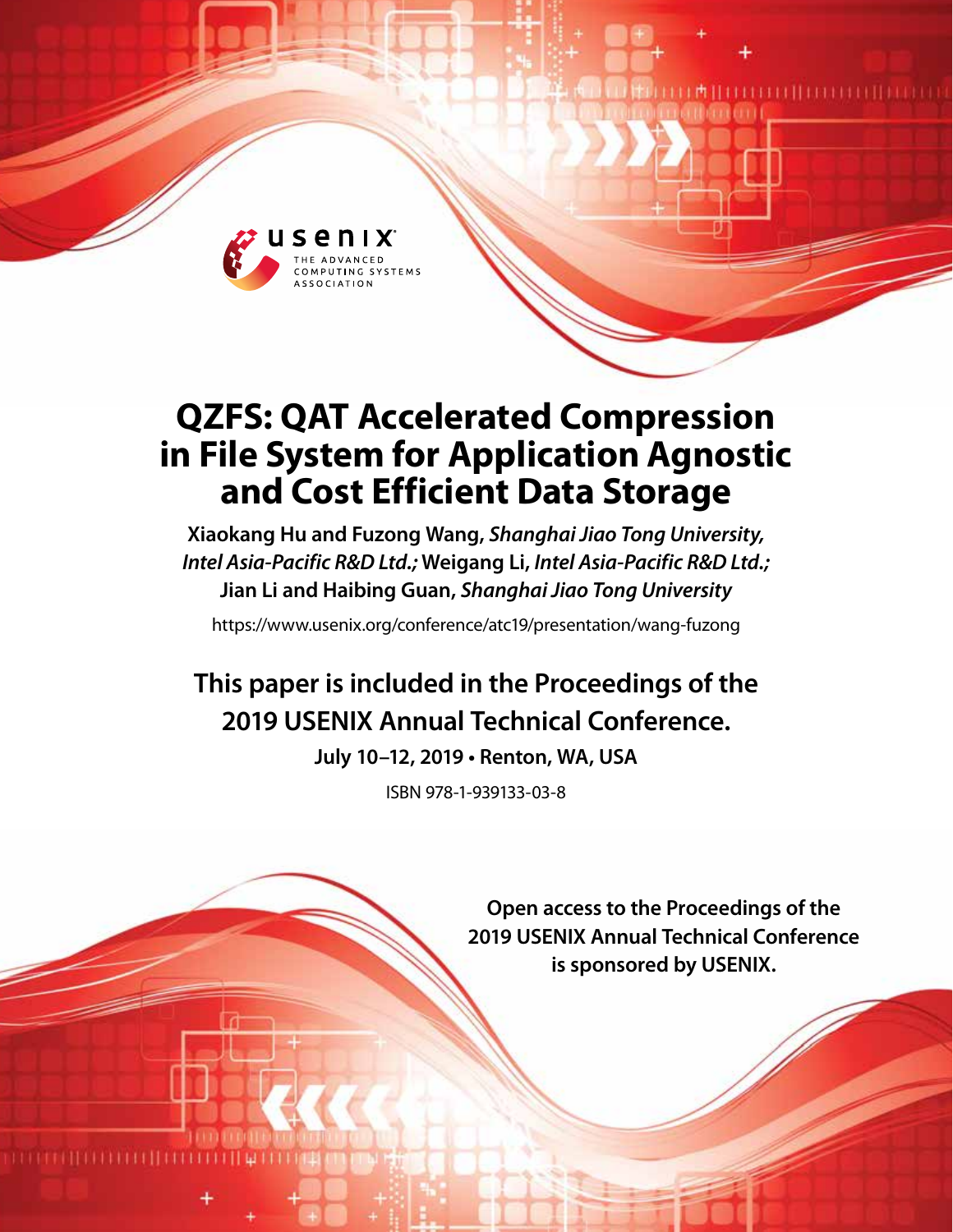## QZFS: QAT Accelerated Compression in File System for Application Agnostic and Cost Efficient Data Storage

Xiaokang Hu *Shanghai Jiao Tong University Intel Asia-Pacific R&D Ltd.*

Fuzong Wang<sup>∗</sup> *Shanghai Jiao Tong University Intel Asia-Pacific R&D Ltd.*

Weigang Li *Intel Asia-Pacific R&D Ltd.*

Jian Li *Shanghai Jiao Tong University*

Haibing Guan *Shanghai Jiao Tong University*

#### Abstract

Data compression can not only provide space efficiency with lower Total Cost of Ownership (TCO) but also enhance I/O performance because of the reduced read/write operations. However, lossless compression algorithms with high compression ratio (e.g. gzip) inevitably incur high CPU resource consumption. Prior studies mainly leveraged general-purpose hardware accelerators such as GPU and FPGA to offload costly (de)compression operations for application workloads. This paper investigates ASIC-accelerated compression in file system to transparently benefit all applications running on it and provide high-performance and cost-efficient data storage. Based on Intel® QAT ASIC, we propose QZFS that integrates QAT into ZFS file system to achieve efficient gzip (de)compression offloading at the file system layer. A compression service engine is introduced in QZFS to serve as an algorithm selector and implement compressibility-dependent offloading and selective offloading by source data size. More importantly, a QAT offloading module is designed to leverage the vectored I/O model to reconstruct data blocks, making them able to be used by QAT hardware without incurring extra memory copy. The comprehensive evaluation validates that QZFS can achieve up to 5x write throughput improvement for FIO micro-benchmark and more than 6x costefficiency enhancement for genomic data post-processing over the software-implemented alternative.

#### 1 Introduction

Data compression has reached proliferation in systems involving storage, high-performance computing (HPC) or big data analysis, such as EMC CLARiiON [\[14\]](#page-13-0), IBM zEDC [\[7\]](#page-12-0) and RedHat VDO [\[18\]](#page-13-1). A significant benefit of data compression is the reduced storage space requirement for data volumes, along with the less power consumption for cooling per unit of logical storage [\[12,](#page-12-1) [51\]](#page-14-0). Furthermore, if the input data to

Hadoop [\[3\]](#page-12-2), Spark [\[4\]](#page-12-3) or stream processing job [\[40\]](#page-14-1) is compressed, the data processing performance can be effectively enhanced as the compression not only saves bandwidth but also decreases the number of read/write operations from/to storage systems.

It is widely recognized that the benefits of data compression come at the expense of computational cost  $[1, 9]$  $[1, 9]$  $[1, 9]$ , especially for lossless compression algorithms with high compression ratio [\[41\]](#page-14-2). In a number of fields (e.g., scientific big data or satellite data), lossless compression is the preferred choice due to the requirement for data precision and information availability [\[12,](#page-12-1) [43\]](#page-14-3). Prior studies mainly leveraged generalpurpose hardware accelerators such as GPU and FPGA to alleviate the computational cost incurred by (de)compression operations [\[15,](#page-13-2) [38,](#page-14-4) [41,](#page-14-2) [45,](#page-14-5) [52\]](#page-14-6). For example, Ozsoy *et al.* [\[38\]](#page-14-4) presented a pipelined parallel LZSS compression algorithm for GUGPU and Fowers *et al.* [\[15\]](#page-13-2) detailed a scalable fully pipelined FPGA accelerator that performs LZ77 compression. Recently, the emerging AISC (Application Specific Integrated Circuit) compression accelerators, such as Intel® QuickAssist Technology (QAT) [\[24\]](#page-13-3), Cavium NITROX [\[34\]](#page-13-4) and AHA378 [\[2\]](#page-12-6), are attracting attentions because of their advantages on performance and energy-efficiency [\[32\]](#page-13-5).

Data compression can be integrated into different system layers, including the application layer (most common), the file system layer (e.g., ZFS [\[48\]](#page-14-7) and BTRFS [\[42\]](#page-14-8)) and the block layer (e.g., ZBD [\[27\]](#page-13-6) and RedHat VDO [\[18\]](#page-13-1)). Professional storage products such as IBM Storwize V7000 [\[46\]](#page-14-9) and HPE 3PAR StoreServ [\[19\]](#page-13-7) may contain competitive compression feature as well. If compression is performed at the file system or lower layer, all applications, especially big data processing workloads, running in the system can transparently benefit from the enhanced storage efficiency and reduced storage I/O cost per data unit. This feature also implies that only lossless compression is acceptable to avoid influences on applications. To the best of our knowledge, there is no practical solution at present that provides hardware-accelerated data compression at the layer of local or distributed file systems.

In this paper, we propose QZFS (QAT accelerated ZFS) that

<sup>∗</sup>Co-equal First Author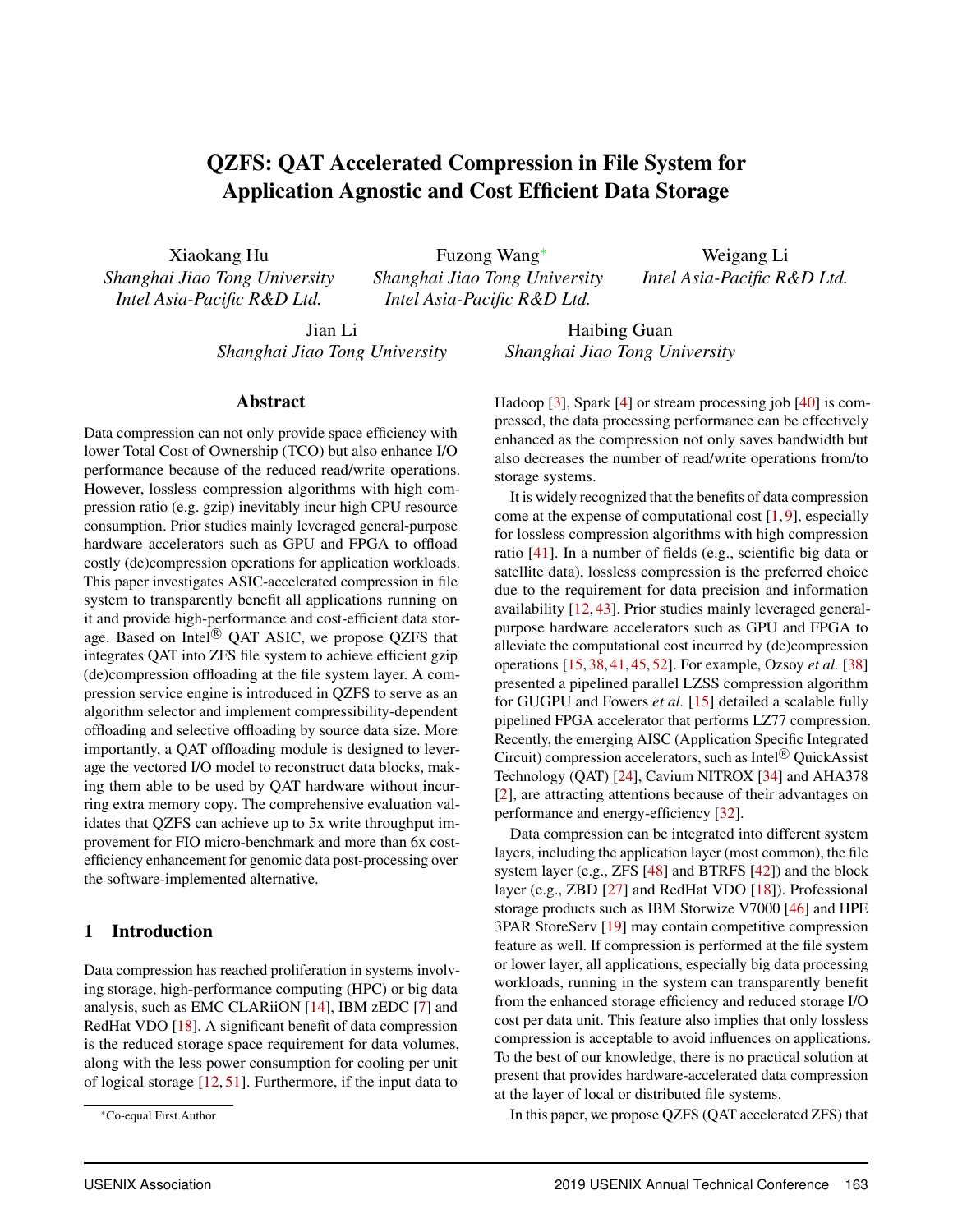integrates Intel ${}^{\circledR}$  OAT accelerator into the ZFS file system to achieve efficient data compression offloading at the file system layer so as to provide application-agnostic and costefficient data storage. QAT [\[24\]](#page-13-3) is a modern ASIC-based acceleration solution for both cryptography and compression. ZFS [\[6,](#page-12-7)[48\]](#page-14-7) is an advanced file system that combines the roles of file system and volume manager and provides a number of features, such as data integrity, RAID-Z, copy-on-write, encryption and compression.

In consideration of the goal of cost-efficiency, QZFS selects to offload the costly gzip [\[1\]](#page-12-4) algorithm to achieve high space efficiency (i.e., high compression ratio) and low CPU resource consumption at the same time. QZFS disassembles the (de)compression procedures of ZFS to add two new modules for integrating QAT acceleration. First, a compression service engine module is introduced to serve as a selector of diverse compression algorithms, including QAT-accelerated gzip and a number of software-implemented compression algorithms. It implements compressibility-dependent offloading (i.e., compression/non-compression switch) and selective offloading by source data size (i.e., hardware/software switch) to optimize system performance. Second, a QAT offloading module is designed to efficiently offload compression and decompression operations to the QAT accelerator. It leverages the vectored I/O model, along with address translation and memory mapping, to reconstruct data blocks prepared by ZFS, making them able to be accessed by QAT hardware through DMA operations. This kind of data reconstruction avoids expensive memory copy to achieve efficient offloading. Besides, considering QAT characteristics, this module further provides buffer overflow avoidance, load balancing and fail recovery.

In the evaluation, we deploy QZFS as the back-end file system of Lustre [\[44\]](#page-14-10) in clusters with varying nodes, and measure the performance with FIO micro-benchmark and practical genomic data post-processing. For FIO micro-benchmark, QZFS with QAT-accelerated gzip can achieve up to 5x average write throughput with a similar compression ratio (3.6) and about 80% reduction of CPU resource consumption (from more than 95% CPU utilization to less than 20% CPU utilization), compared to the software-implemented alternative. For practical genomic data post-processing workloads, benefiting from QAT acceleration, QZFS provides 65.83% reduction of average execution time and 75.58% reduction of CPU resource consumption over the software gzip implementation. Moreover, as compression acceleration is performed at the file system layer, QZFS also significantly outperforms the traditional simple gzip acceleration for applications while conducting genomic data post-processing.

## 2 Background and Motivation

This section presents data compression benefits and the motivation of hardware-assisted compression.

<span id="page-2-0"></span>

Figure 1: Write throughput on hybrid storage of one 1.6TB NVMe SSD and backup HDDs. Gzip and LZ4 achieve a compression ratio of about 3.8 and 1.9 respectively.

#### 2.1 Data Compression on Storage Devices

As high-performance storage devices, NVMe SSDs can remarkably improve the read/write speed with low energy con-sumption [\[25,](#page-13-8) [49\]](#page-14-11). Nonetheless, the limited capacity and high price significantly discourage their widespread use and storage devices have accounted for a large proportion of Total Cost of Ownership (TCO) [\[50\]](#page-14-12). In the Mistral Climate Simulation System, storage devices occupy more than 20% of the TCO for the entire system [\[28\]](#page-13-9). Many studies have investigated data compression on storage devices to improve I/O performance and reduce system TCO simultaneously [\[31,](#page-13-10)[36\]](#page-13-11).

To show the benefits of data compression, we evaluated the performance of a compression-enabled file system (i.e., ZFS) by the FIO tool [\[5\]](#page-12-8) on a hybrid storage system, including one 1.6TB NVMe SSD (Intel<sup>®</sup> P3700 series) and backup HDDs. Two representative lossless compression algorithms, gzip  $[16]$  and LZ4  $[35]$ , were used in ZFS to compare with the compression OFF configuration. As shown in Figure [1,](#page-2-0) the write throughput with data compression (for both gzip and LZ4) outperforms the case of OFF because compression can effectively reduce the total data size written into the storage [\[33](#page-13-14)[,53\]](#page-14-13). If the dataset size is larger than the capacity of the 1.6TB NVMe SSD, the excessive data are written into backup HDDs. Due to the poor read/write performance of HDD, the OFF configuration incurs throughput degradation rapidly once the dataset size exceeds 1.6TB. The gzip algorithm achieves a compression ratio of about 3.8 in this evaluation and the write throughput degrades after the dataset size exceeds 6.1TB. Since LZ4 is a fast compression algorithm (i.e. CPU time for compression is largely reduced), it can bring a higher write throughput than the gzip case although the compression ratio is lower, with a value of about 1.9. However, the performance of the LZ4 configuration begin to degrade after the dataset size exceeds 3TB and has no advantage over the gzip algorithm for a dataset size large than 4.5TB. In conclusion, data compression improves space efficiency and allows more data to benefit from the high-performance storage devices.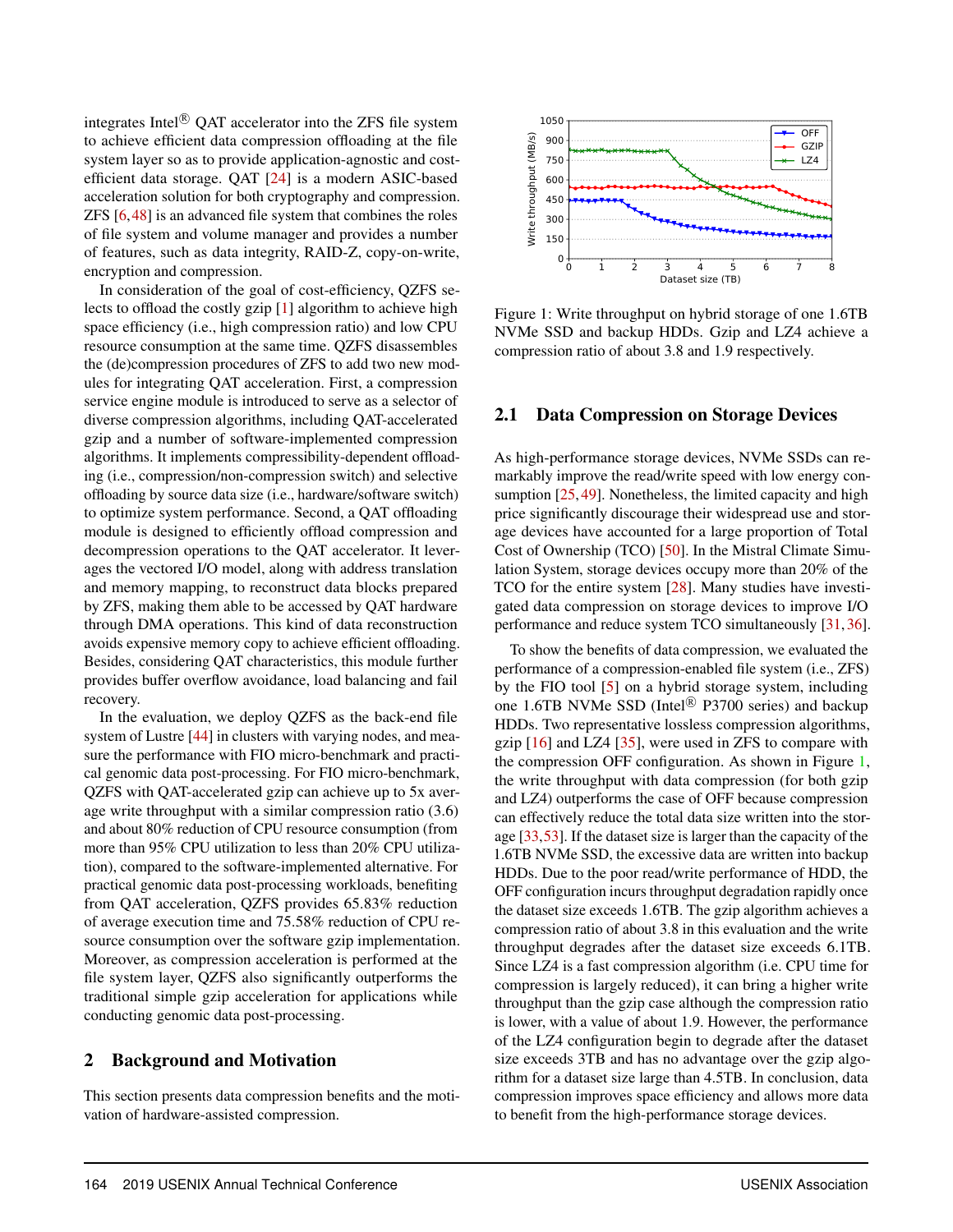<span id="page-3-0"></span>

Figure 2: The execution time of genomic data sorting under different compression algorithms

## 2.2 The Selection of Compression Algorithms

Compression-enabled file systems leverage lossless data compression algorithms to transparently serve upper applications. An algorithm with both high compression ratio and low CPU resource consumption is an optimal choice yet these two aspects are actually hard to achieve at the same time. We conducted an experiment with scientific big data workloads running on ZFS to compare two representative lossless algorithm: gzip and LZ4. SAMtools [\[30\]](#page-13-15), a popular set of utilities for sequence analysis, was used to manipulate 150GB genomic data stored on a NVMe SSD and perform the sorting operation, which needs to create temporary files and conduct a series of complex data reading and writing actions.

Figure [2](#page-3-0) illustrates the breakdown of the total execution time under different compression algorithms, including *NVMe SSD I/O time (Tio)*, *sorting time (Ts)* and *(de)compression time*  $(T_c)$ . The execution time for the compression OFF configuration only comprises of  $T_{io}$  (117.21s) and  $T_s$  (231.77s). The gzip and LZ4 algorithms have a similar  $T_s$  value because of the same sorting processing while *Tio* is reduced to 35.02s and 48.45s respectively due to the different compression ratios: 3.56 for gzip and 2.41 for LZ4. However, the high compression ratio of gzip leads to a high *T<sup>c</sup>* value of 278.02s, compared to the 24.77s for the LZ4 configuration. This high CPU resource consumption of gzip may further cause resource competition and impact other tasks. Intuitively, if (de)compression operations can be offloaded to hardware accelerators to eliminate *T<sup>c</sup>* for CPU, gzip could be an ideal compression algorithm as it can achieve the highest space efficiency. This motivates the design of a hardware-assisted compression-enabled file system for high-performance and cost-efficient data storage.

#### 2.3 Hardware-Assisted Data Compression

Nowadays, diverse hardware accelerators are continuously emerging in cloud infrastructures and datacenters [\[10,](#page-12-9) [31,](#page-13-10) [32\]](#page-13-5). ASIC accelerators are increasingly attracting attentions due to their advantages on performance and energy-efficiency over general-purpose CPU, GPU and FPGA [\[1,](#page-12-4) [8,](#page-12-10) [32\]](#page-13-5). This paper selects Intel<sup> $\&$ </sup> QAT, a purpose-built ASIC for cryptography

and compression, to offload (de)compression tasks and free up CPU resources. The latest high-performance QAT device has been directly integrated into chipsets and is becoming increasingly cheaper [\[22\]](#page-13-16).

In essence, the offloading of a (de)compression task is to replace the compression-related function call with an I/O call to interact with the underlying QAT accelerator. However, the way the QAT hardware treats data (e.g., physical address and DMA operation) is different from that in the case of software-implemented compression (i.e., using CPU). Runtime translation and optimizations are necessary and important to achieve an efficient offloading. Moreover, considering the offload overhead (e.g., preparation/consumption of QAT requests/responses and PCIe transactions) and the needed preallocated system resources for QAT offloading, not all (de)compression tasks are worth being offloaded into QAT hardware. A well-designed heterogeneous data compression system should investigate the necessity of software/hardware switch or even compression/non-compression switch.

#### 3 System Design

In this paper, based on ZFS file system and Intel ${}^{\circledR}$  QAT compression accelerator, we propose QZFS (QAT-accelerated ZFS), which can serve as either a local file system or the back-end file system of Lustre (a type of parallel distributed file system). The overall QZFS architecture, including the I/O path of storage and the QAT acceleration subsystem, is illustrated in Figure [3.](#page-4-0) The modification starts with the ZIO Module of ZFS. The ZIO Module is a centralized I/O process module where all I/O requests are abstracted as ZIOs and forwarded to other modules for further processing, such as data compression and checksum verification. Among the subsequent modules, the ZIO\_Compress Module is responsible for data (de)compression. To enable QAT offloading of (de)compression operations, QZFS introduces two new modules: the *Compression Service Engine* and the *QAT Offloading Module*.

To explain the functions of these QZFS modules, the compression workflow is depicted in Figure [3.](#page-4-0) (1)-(2): The ZIO Module forwards ZIO requests to the ZIO\_Compress Module which registers compression algorithms and delivers configuration information to the Compression Service Engine. (3): The Compression Service Engine selects the compression algorithm among one (gzip) accelerated by QAT and others from software compression libraries. (4)-(5): The QAT Offloading Module sends compression requests to the QAT accelerator and consumes QAT responses to fetch compressed result data. (6)-(8): The compressed result data is returned and goes through the upper modules one by one. The data decompression workflow is similar to this compression workflow but does not involve the selection of decompression algorithm.

The main function of the Compression Service Engine is to serve as a selector of diverse compression algorithms. The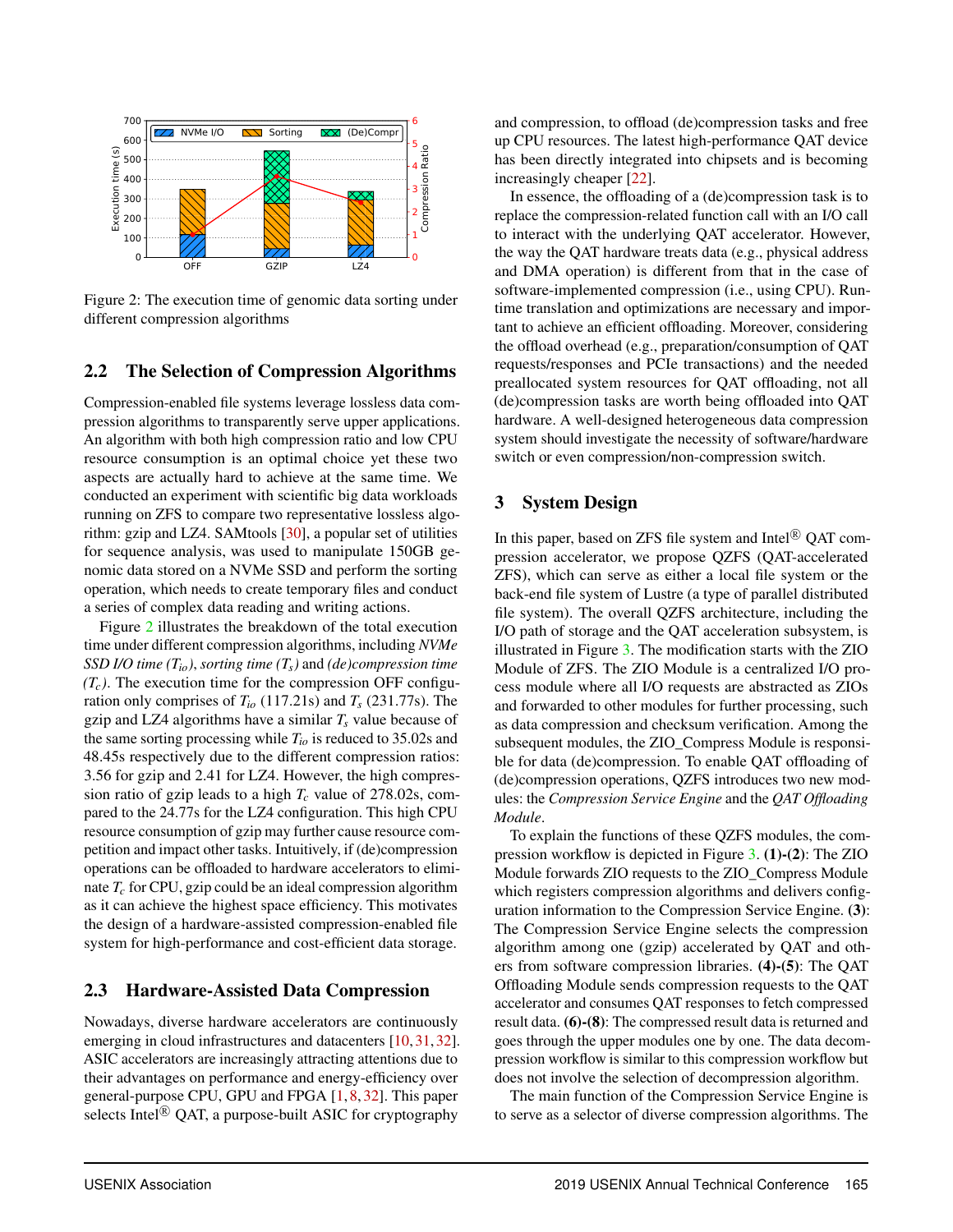<span id="page-4-0"></span>

Figure 3: The overall architecture of QZFS

QAT-accelerated gzip is the default algorithm and another four software-implemented compression algorithms, including gzip, LZ4, ZLE and LZJB, are provided. The engine currently selects the compression algorithm according to the configuration set by users. Besides, the Compression Service Engine provides a uniform interface to the upper module. This kind of decoupling makes it able to be easily extended to support other hardware accelerators. Developers only need to focus on the detailed implementation of a new compression scheme and add it to this engine.

The QAT Offloading Module is responsible for offloading data (de)compression operations to the QAT accelerator. The existing source data prepared by the ZIO\_Compress Module are suitable for software-based compression schemes. However, they cannot be directly used in the (de)compression requests to the QAT accelerator as data may be mapped into discontiguous physical memory and cannot be accessed through DMA operations of the QAT accelerator. To address this problem, a vectored (a.k.a. scatter/gather) I/O model is introduced to avoid memory copy and ensure that the QAT accelerator can sequentially read source data from multiple flat (i.e., physically contiguous) buffers and organize them to a single data stream for (de)compression, or read (de)compressed result data from a single data stream and organize them to multiple flat buffers.

## 4 Implementation & Optimization

The implementation of QZFS prototype relies on QAT development APIs and Linux environment (CentOS with Linux Kernel 3.10) and it has been integrated into ZFS official releases [\[37\]](#page-14-14). This section introduces detailed features and recent bug fixes of QZFS, especially regarding performance optimizations, to demonstrate the accomplishment of effective compression offloading in QZFS.

## 4.1 Compression Service Engine

The detailed architecture of the Compression Service Engine is illustrated in Figure [4,](#page-5-0) which contains a *compressibility checker* and an *algorithm selector*.

#### 4.1.1 Compressibility Dependent Offloading

Compressibility is a performance factor that is determined by data compression ratio to reduce unnecessary offloading operations. Low compressibility means that data are not worth being stored in a compressed format because, in that case, the compressed data will not save much storage space but only incur extra resource consumption for later decompression. Even with the QAT acceleration, the decrease of unnecessary offloading operations is beneficial as QAT resources can be spared for useful (i.e., high compression ratio) tasks, especially in peak hours.

The *compressibility checker* in QZFS uses an auto-rejection method to determine whether to store the data in a compressed format or not. When the checker receives a ZIO request, it has the knowledge of the source data size, denoted by *Ssrc*, and presets the result data size, denoted by *Sres*, for placing the returned compressed data. Conventionally, *Sres* may be set to the same size as *Ssrc* when executing compression tasks. In QZFS, the *compressibility checker* uses a default  $S_{res} = 0.9 * S_{src}$  for QAT-accelerated gzip algorithm to indicate a compressibility threshold of 10%. If the compressed result data overflows the buffer of *Sres*, it is automatically rejected and the uncompressed source data is returned to the ZIO\_Comress Module as the result. Compared to the original compressibility threshold (i.e., 12.5%) in ZFS, QZFS actually relaxes the restriction as the decompression operation can be performed more efficiently by the QAT accelerator. Users can further adjust this compressibility threshold to maximize space efficiency, depending on the characteristics of workloads and hardware conditions. For data decompression, the compressibility checking is not necessary and the *Sres* is set to the size of original uncompressed data, which is recorded by QZFS during compression processing.

#### 4.1.2 Selective Offloading by Source Data Size

The source data size (i.e., *Ssrc*) is an important factor that may have an influence on system performance. ZFS has a parameter named *record size* which defines the maximum size of a block that may be compressed and written by ZFS. A storage I/O operation with data size smaller than the record size may be packed into one ZIO request for processing. That's to say,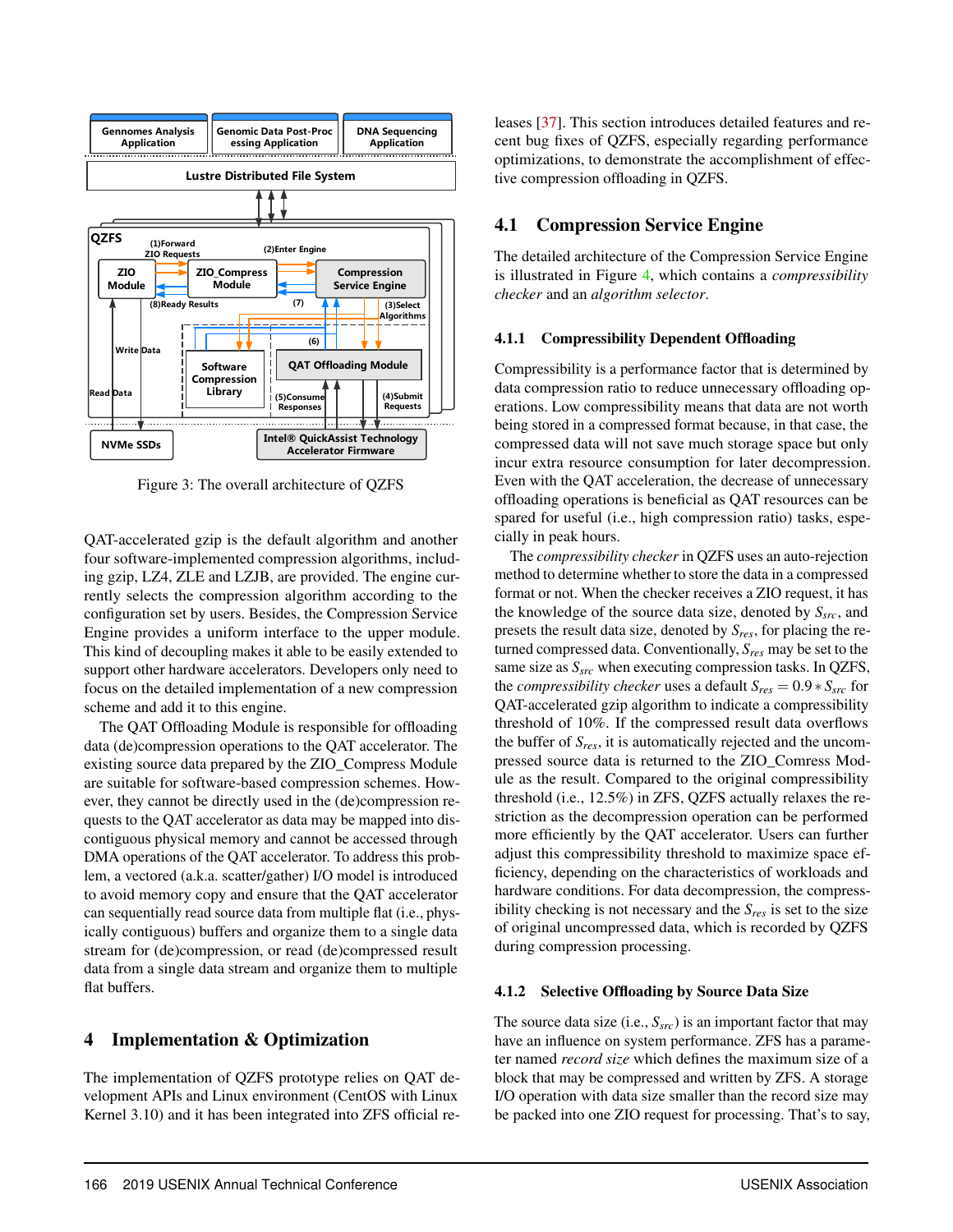<span id="page-5-0"></span>

Figure 4: Architecture of compression service engine

*Ssrc* is variable within the upper limit defined by the record size. ZFS uses a default record size value of 128KB, which achieves a good performance in most cases, and users may modify this parameter to obtain better performance in their own scenarios.

QZFS selectively offloads ZIO requests with *Ssrc* from 4KB to 1MB and uses software alternatives to process other ZIO requests. For small source data (i.e., *Ssrc* < 4KB), the offload overhead, including preparation/consumption of QAT requests/responses and PCIe communication, offsets most of the benefit of QAT accelerating, so the software-based compression is a better choice. The QAT support for big source data (i.e., *Ssrc* > 1MB) requires a large kernel memory preallocated to work as intermediate buffers. This memory size is several times the product of the maximum *Ssrc* and the number of allocated (typically tens of) QAT instances. Moreover, for a fixed number of worker threads in ZFS that synchronously offload (de)compression operations to QAT, the use of bigger source data cannot give obviously higher performance. Therefore, QZFS only preallocates a kernel memory region that can support a maximum *Ssrc* of 1MB to achieve both good performance and acceptable consumption of kennel memory resources.

#### 4.1.3 Applicability and Availability

The *algorithm selector* is implemented as a centralized scheduler of data compression algorithms. Algorithms are organized in a scalable algorithm vector that can easily be extended to incorporate other algorithms, either software-based or hardware-assisted ones. Developers only need to focus on the detailed implementation of a new compression scheme, add it to this the algorithm vector and update the configuration as needed. When runtime error occurs in some hardware accelerator, the algorithm selector can seamlessly switch to other software alternatives to provide fault tolerance and high availability.

Currently, the selection of compression algorithm mainly relies the the configuration, which defines the priorities of different algorithms, with the QAT-accelerated gzip as the default one. If in future, a number of hardware-assisted compression algorithms with their own features are incorporated

into the Compression Service Engine, an intelligent selection (e.g., use the hints from upper layers) is a good optimization to reap the strengths of different compression schemes.

## 4.2 QAT Offloading Module

#### 4.2.1 Vectored I/O Model

The QAT accelerator accesses data blocks through DMA operations, which require the data to be stored in contiguous physical memory. The original source and result data of a ZIO request are stored using virtual memory pointed by two pointers *Psrc* and *Pres*. The vectored I/O model can effectively bunch together the discontinuous memory to form I/O transactions for DMA operations. As illustrated in the left part of Figure [5,](#page-6-0) we employ two buffer structures, *flat buffer* and *scatter/gather buffer list* (SGL), to implement the vectored I/O model.

The flat buffer consists of two parts: a data buffer length, denoted by *DataLenInByte* and a pointer, *pData*, to the data buffer owning contiguous physical memory. SGL is introduced to organize multiple flat buffers in a vector manner and consists of four parts: (1)*numBuffers*, the number of flat buffers in this list; (2)*pBuffers*, a pointer to an unbounded array containing multiple flat buffers; (3) *pUserData*, an opaque field; (4)*pPrivateMetaData*, private representation of this buffer list. In summary, SGL describes a collection of flat buffers, each of which is physically contiguous. The QAT accelerator can parse the SGL structure to obtain the beginning physical address of each flat buffer and sequentially access each data block through DMA operations.

#### 4.2.2 Data Reconstruction and Memory Zero Copy

A simple approach for data reconstruction is to allocate enough contiguous physical memory and copy data from/to this memory. Specifically, before the (de)compression offloading, a region of contiguous physical memory is allocated to store data copied from *Psrc* and delivered in the request to QAT. Also, another region of contiguous physical memory is allocated to store the response (i.e., result data) from QAT. After the completion of (de)compression offloading, the result data is copied from the contiguous physical memory to *Pres* prepared by ZIO.

Although the allocated contiguous physical memory can be reused by multiple ZIO requests, this approach inevitably introduces the overhead of memory copy, which likely become a bottleneck in today's high speed I/O. Therefore, we introduce the vectored I/O model, along with virtual address translation and memory mapping, to achieve memory zero copy. As shown in Figure [5,](#page-6-0) the QAT Offloading Module translates the virtual addresses of the source data prepared by ZIO into physical addresses and organizes the physical contiguous data blocks into the Input SGL structure.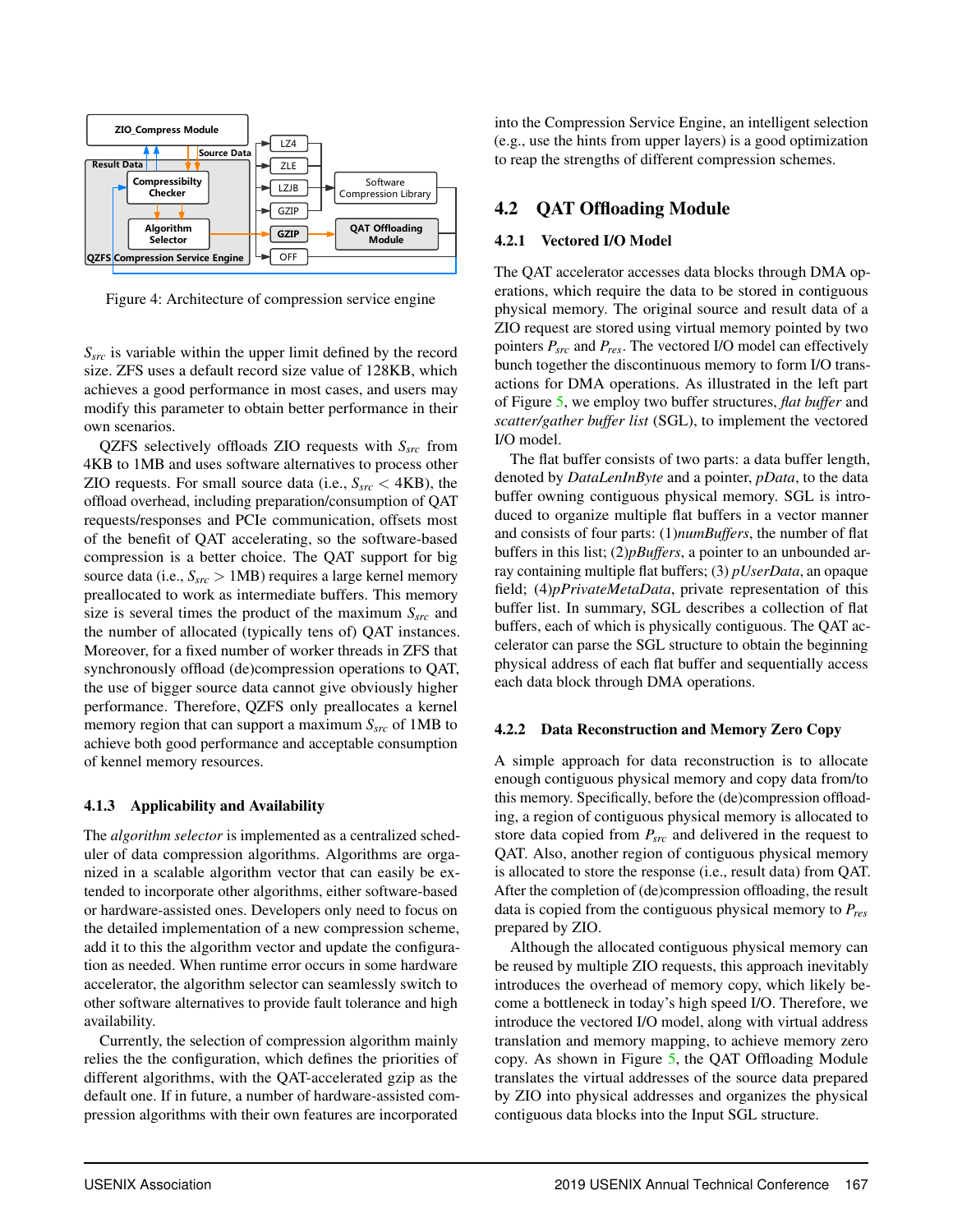<span id="page-6-0"></span>

Figure 5: Data reconstruction and QAT offloading workflow in the QAT Offloading Module

A physical page (a.k.a. page frame) is the smallest fixedlength contiguous block of physical memory into which virtual pages are mapped by the operating system. The source data represented by contiguous virtual addresses could be divided into physical contiguous data blocks in terms of physical pages. The QAT Offloading Module directly maps these physical pages to serve as the data of the flat buffers and each flat buffer maps at most one *PAGE\_SIZE* data. Note that the start and end virtual addresses of the source data may not be page-aligned, which has an influence on the number of involved physical pages. For example, in the case of 4KB PAGE\_SIZE, a 11KB source data may correspond to four physical pages (2KB+4KB+4KB+1KB), instead of three ones. This information is important for the creation of the data structures of Input/Output SGLs. The memory allocation for the Input SGL data structure is performed according to the maximum possible number of flat buffers: *numBuffers* =  $(S<sub>src</sub> >> PAGE\_SHIFT) + 2.$ 

The details of the data reconstruction for source data (i.e., building Input SGL) are as follows and the process for the result data buffer to build Output SGL is similar. At first, the virtual address indicated by the *Psrc* pointer (pointing to the start address of the source data initially) is translated to obtain the corresponding physical page structure. Note that the virtual address may come from different kernel memory zones, including the *vmalloc region* or the *direct memory region*. The QAT Offloading Module checks whether the a virtual address belongs to the vmalloc region by invoking the *is\_vmalloc\_addr* function. If so, the *vmalloc\_to\_page* function is used to get the corresponding physical page structure; otherwise, the *virt\_to\_page* function is used to obtain the right page. Next, the QAT Offloading Module employs the *kmap* function to establish a long-lasting mapping from kernel's address space to the obtained physical page. The *pData* field of the first flat buffer points to the returned mapped address, plus

the same page offset as the *Psrc* value. The *dataLenInBytes* field is accordingly set by considering the page offset. Finally, the *Psrc* pointer moves to the beginning of the remaining untreated source data and the above steps are repeated to fill subsequent flat buffers. For the last piece of the source data that may correspond to only part of a physical page, the *dataLenInBytes* field is set to the actual size of this last piece. After the completion of an offloading task, the *kunmap* function needs to be invoked to release long-lasting mappings.

#### 4.2.3 QAT Offloading Organization

Overflow avoidance and load balancing: When QZFS boots up, the QAT Offloading Module initializes the QAT logical instances to set up communication channels for requests/responses to/from the QAT accelerator. Thus, a region of contiguous physical memory needs to be allocated for the QAT instance which includes an *intermediate buffer* to place run-time process data (e.g., dynamic Huffman encoding) of the QAT accelerator. The size of the intermediate buffer should be enough for the maximally allowed source data (i.e., 1MB). Data compression is supposed to reduce data size but compression algorithms may cause data expansion at some moment during compression. To avoid the buffer overflow, its size is enlarged to be double of the maximally allowed data size. Besides, when too many data compression tasks are offloaded, the module may not obtain the QAT logical instances because there are not enough QAT computing resources. Therefore, the module will balance the system's computational resources by sending the task to software alternatives and employing the CPU to finish it.

Fail recovery: A QAT compression session describes the compression parameters to be applied across a number of requests. After the initialization of logical instances and source/result data reconstruction, the module sets up the com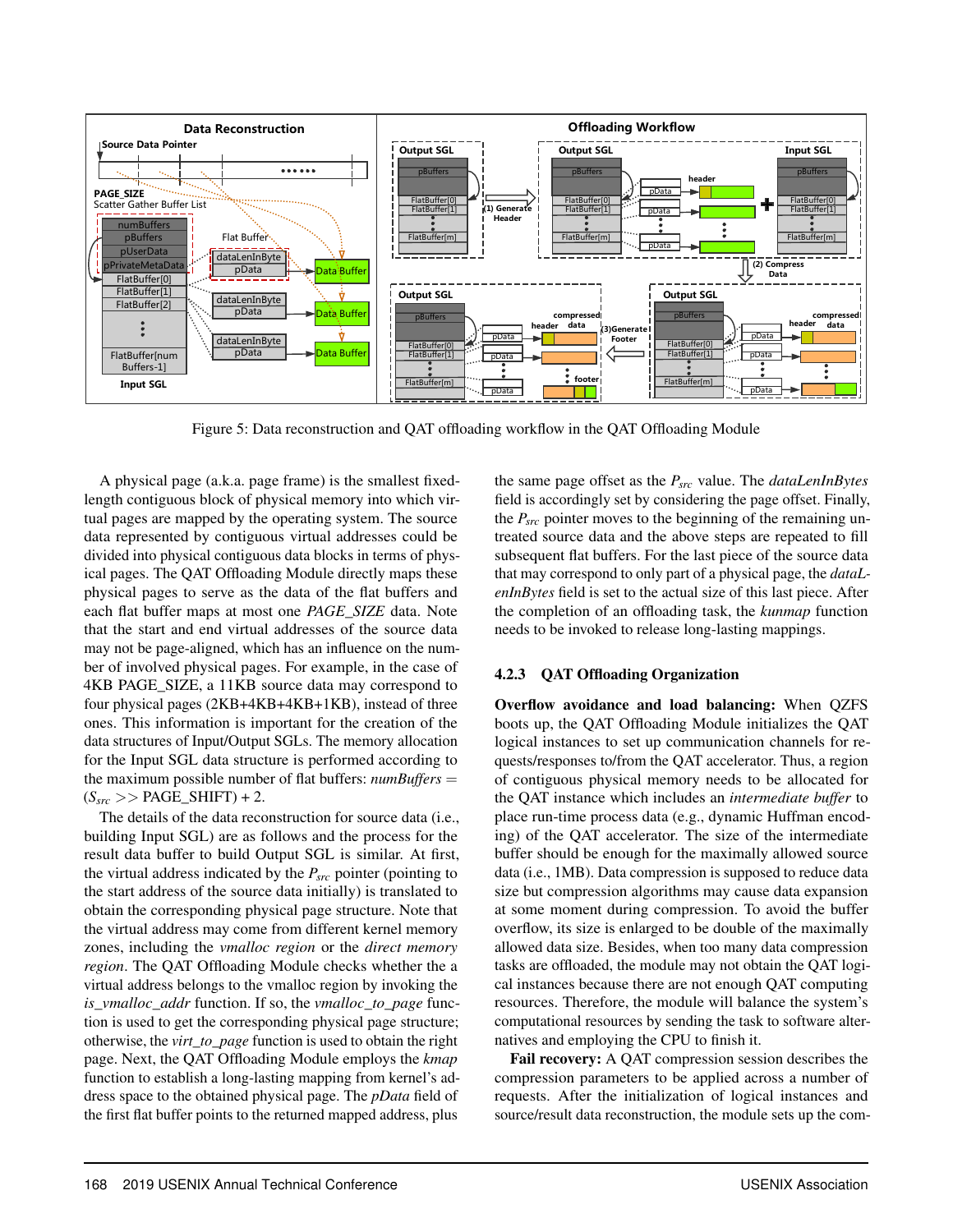munication with the QAT accelerator by QAT compression sessions. Occasionally, the error may occur in these compression sessions, such as a driver process crash where a wrong DMA address passed to the accelerator. If a failure on the QAT accelerator cannot be handled correctly, the QAT device may be restarted for recovery. In this situation, the QAT Offloading Module cleans all sessions and sets an availability flag as FALSE to disable all QAT offloading actions until the completion of re-initialization. The related internal data structures, QAT logical instances and intermediate buffers will be reset as well.

Offloading workflow: The data compression offloading operations are organized as three steps shown in the right part of Fig. [5.](#page-6-0) First, a header generator API function is called to produce the gzip style header<sup>[1](#page-7-0)</sup>, which requires the output SGL as the parameter. The header is added to the front of the output SGL, and the *pData* of the flat buffer is moved to the corresponding offset of the gzip header. Second, the data compression API function submits input and output SGLs to the QAT accelerator that consumes the source data from the input SGL and generates processed result data to the output SGL. Note that the QAT accelerator uses the interrupt mode for response processing which requires the module to use the *wait\_for\_completion\_interruptible\_timeout* function to wait the completion of the tasks. Third, a gzip compliant footer $<sup>2</sup>$  $<sup>2</sup>$  $<sup>2</sup>$  is produced by the footer generator API function.</sup> More details of the header and footer formats are given in RFC 1952 [\[13\]](#page-13-17), which are supported by the QAT accelerator. The difference with data decompression is that it invokes the data decompression API function for three steps.

#### 5 Evaluation

In this section, we first describe the evaluation platform and testing methodology. Then we use FIO micro-benchmark and scientific big data processing workloads to evaluate our implemented QZFS prototype on cluster servers.

#### 5.1 Evaluation Methodology

Experimental testbed: We established an experimental testbed with four physical servers, each of which was equipped with two 22-core Intel<sup>®</sup> Xeon<sup>®</sup> E5-2699 v4 processors, 128GB RAM, one NVMe SSD array and one Intel<sup>®</sup> DH8950 PCIe QAT card [\[21\]](#page-13-18). The NVMe SSD array was comprised of three 1.6TB Intel<sup> $\circledR$ </sup> P3700 Series NVNe SSDs. In each server, a separate SATA SSD was used for housing the operating system (CentOS 7.2) with Linux Kernel 3.10 and QZFS. All these servers were connected via Intel ${}^{\circledR}$  XL710

40GbE NICs and a 100GbE switch. The detailed topology is illustrated in Figure [6.](#page-7-2)

<span id="page-7-2"></span>

Figure 6: Topology of experimental testbed

Cluster: QZFS was deployed as the back-end file system of Lustre distributed file system. To evaluate different Lustre scenarios, three types of cluster settings were used: (1) allin-one *single-node cluster*, i.e., a single physical server as both the client and the Object Storage Server (OSS); (2) *threenode cluster* with one physical server as the client and the other two physical servers as OSSes; (3) *four-node cluster* with one more physical server as a client (on the basis of the three-node cluster). All the servers in a cluster shared the same Lustre distributed file system. The client server ran benchmark workloads locally and read/wrote data from/to one or two OSSes.

Note that Lustre inherently provides the ability to support a large number of clients. In our in-lab evaluation, the number of available clients was limited. As a workaround, we leveraged high-performance physical servers along with highspeed NICs to work as *heavy* clients and produce enough stress. In the following experiments, we will show that the total stress is equivalent to tens to hundreds of ordinary clients. The I/O stress from an ordinary client depends on a lot of factors, including workload characteristics, client hardware limits (e.g., NIC limit), the interconnection between Luster clients and OSSes, etc. We assume that each ordinary client generates an I/O stress between 100Mbps and 1Gbps.

Performance metrics: We mainly compared three configurations: (1) *OFF*: QZFS without data compression; (2) *GZIP*: QZFS with software-implemented gzip algorithm enabled; (3) *QAT*: QZFS with QAT-accelerated gzip algorithm enabled. Other algorithms in the software compression library including LZ4, ZLE and LZJB may also be measured for comparison. The following important metrics were collected as performance indicators: read/write *throughput* of micro-benchmarks, average *execution time* of completing big data analytic tasks, *compression ratio* for indicating space efficiency and *CPU utilization* (collected using Intel<sup>®</sup> Performance Analysis Tool [\[23\]](#page-13-19)) for indicating computing resource

<span id="page-7-0"></span><sup>&</sup>lt;sup>1</sup> a gzip header indicates metadata including compression ID, file flags, timestamp, compression flags and operating system ID.

<span id="page-7-1"></span><sup>&</sup>lt;sup>2</sup> a gzip footer containing a CRC-32 checksum and the length information of the original uncompressed data.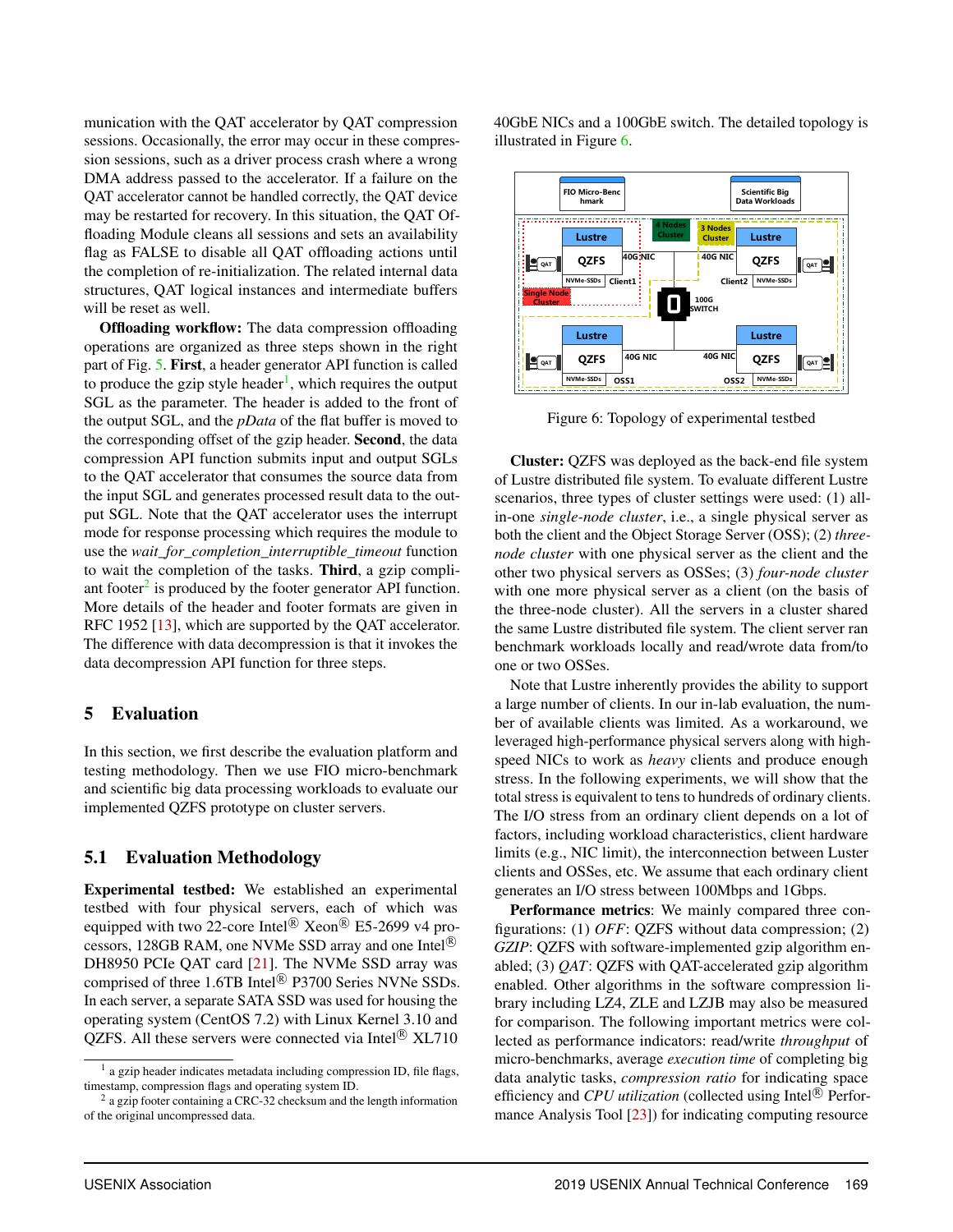consumption.

Particularly, we define a new comprehensive metric to measure the *cost-efficiency* of the entire system, which equals compression ratio divided by CPU utilization (i.e., computing resource consumption):

$$
\frac{compression\_ratio}{cpu\_utilization}
$$

CPU and high-performance storage devices account for a large proportion of TCO. This metric reflects a combined benefit of saved storage space and saved CPU resources, and a higher value means more cost-efficiency gains. Note that we do not consider QAT cost in this metric because QAT device is becoming increasingly cheaper. The latest highperformance QAT, directly integrated into chipsets, only costs about \$32 (comparing \$132 for C625 chipset with QAT and \$100 for C624 chipset without QAT) [\[22\]](#page-13-16), which is negligible in comparison to CPU price.

#### 5.2 Evaluation Benchmark

Micro-benchmark workloads: FIO (Flexible I/O tester) [\[5\]](#page-12-8) is a productive tool in Linux that can simulate all kinds of I/O workloads and accurately measure I/O performance. We used FIO to spawn several threads or processes for measuring read/write throughput. The default FIO setting for random data generation and management were employed. More specifically, a buffer of random data (actually pseudo-random) was created at the beginning and it was used continuously during the test to reduce overhead. To comprehensively evaluate QZFS, we conducted the FIO experiments with different I/O patterns, block sizes (i.e, the size of chunks for issuing read/write I/O) and compression algorithms.

Scientific big data workloads: Genomic data postprocessing is a representative workload of scientific big data. The original 3TB genomic dataset used in this experiment are available in European Nucleotide Archive [\[29\]](#page-13-20) and International Genome Sample Resource [\[11\]](#page-12-11). These data are stored as specific formats, such as FastQ, BAM and SAM, which are widely used in both industry and academia. For each client, two genomic data post-processing tools, SAMTools (v1.3.1) with htslib (1.3.2) [\[30\]](#page-13-15) and Biobambam2 (v2.0.82) with libmaus (2 2.0.435) [\[47\]](#page-14-15), were used to work as computing workloads. Specifically, we selected five representative operations from these two tools to evaluate the advantage of QZFS. *Converting* is to convert one kind of genomic data to other kind (e.g. FastQ format converted to BAM format in this evaluation), which involves heavy CPU-bound tasks. *Viewing* is to print all alignments information in the specified input file to standard output in SAM format (with no header). *Sorting* is to sort these data by leftmost coordinates and create temporary BAM files as needed when the entire alignment data cannot fit into memory. *Merging* is to merge multiple sorted files, producing a single sorted output file that contains

all the input records and maintains the existing sorting order. *Indexing* is to index a coordinate-sorted BAM or CRAM file for fast random access.

## 5.3 FIO Micro-benchmark

The experiments were conducted in the four-node cluster where 16 FIO threads were created in each Lustre client to read/write job files independently from/to the two Lustre OSSes. The total size of file I/O for each FIO thread is 2GB. The read/write throughput stated in the evaluation is the sum value collected from two clients and the CPU utilization is the average value collected from Lustre OSSes.

Figure [7a](#page-9-0) shows experimental results for diverse I/O patterns with a fixed 128KB FIO block size, including sequential read/write (SeqR/SeqW) and random read/write (RandR/RandW). In the compression OFF configuration, the average read throughput (i.e., the average value of SeqR and RandR) is 18% higher than the average write throughput, and RandR achieves up to 3937 MB/s throughput, which is the highest. These results are in accordance with the hardware characteristics of NVMe SSDs [\[17\]](#page-13-21). The average read throughput in the GZIP configuration outperforms the average write throughput by about 4.5x because the gzip algorithm has an asymmetric compression/decompression speed, with the former lagging much behind the latter [\[1\]](#page-12-4). After enabling the QAT accelerator, the average read throughput is similar with the average write throughput. In general, the QAT configuration has the highest read/write throughput and cost-efficiency. The GZIP configuration has a similar compression ratio with the QAT configuration (3.78:3.65), but its high CPU resource consumption (i.e., long compression time) causes not only low write throughput but also low cost-efficiency. The QAT offloading for gzip compression operations achieves about 5x improvement on average write throughput and enhances the cost-efficiency by a factor of more than four. In comparison to the OFF configuration, the QAT configuration also provides a throughput improvement (10% for read and 28% for write) as the compressed data reduces storage I/O cost. Meanwhile, the cost-efficiency is enhanced by a factor of more than three due to the high compression ratio (3.65).

Figure [7b](#page-9-1) shows the I/O throughput and cost-efficiency with the same amount of sequential read and write operations (SeqR:SeqW = 1:1) while varying the FIO block size in each I/O request from 4KB to 1MB. Note that the record size (128KB by default) in ZFS only defines the maximum size of a block that may be compressed and written by ZFS. As a result, a FIO block may be directly compressed/written by ZFS or multiple FIO blocks may be combined into a whole block for processing. For the compression OFF configuration which can directly benefit from the high-performance NVMe SSDs, the I/O throughput gradually grows from 1899MB/s to 3213MB/s (about 70% improvement) as the increase of FIO block size. For the GZIP and QAT configurations, the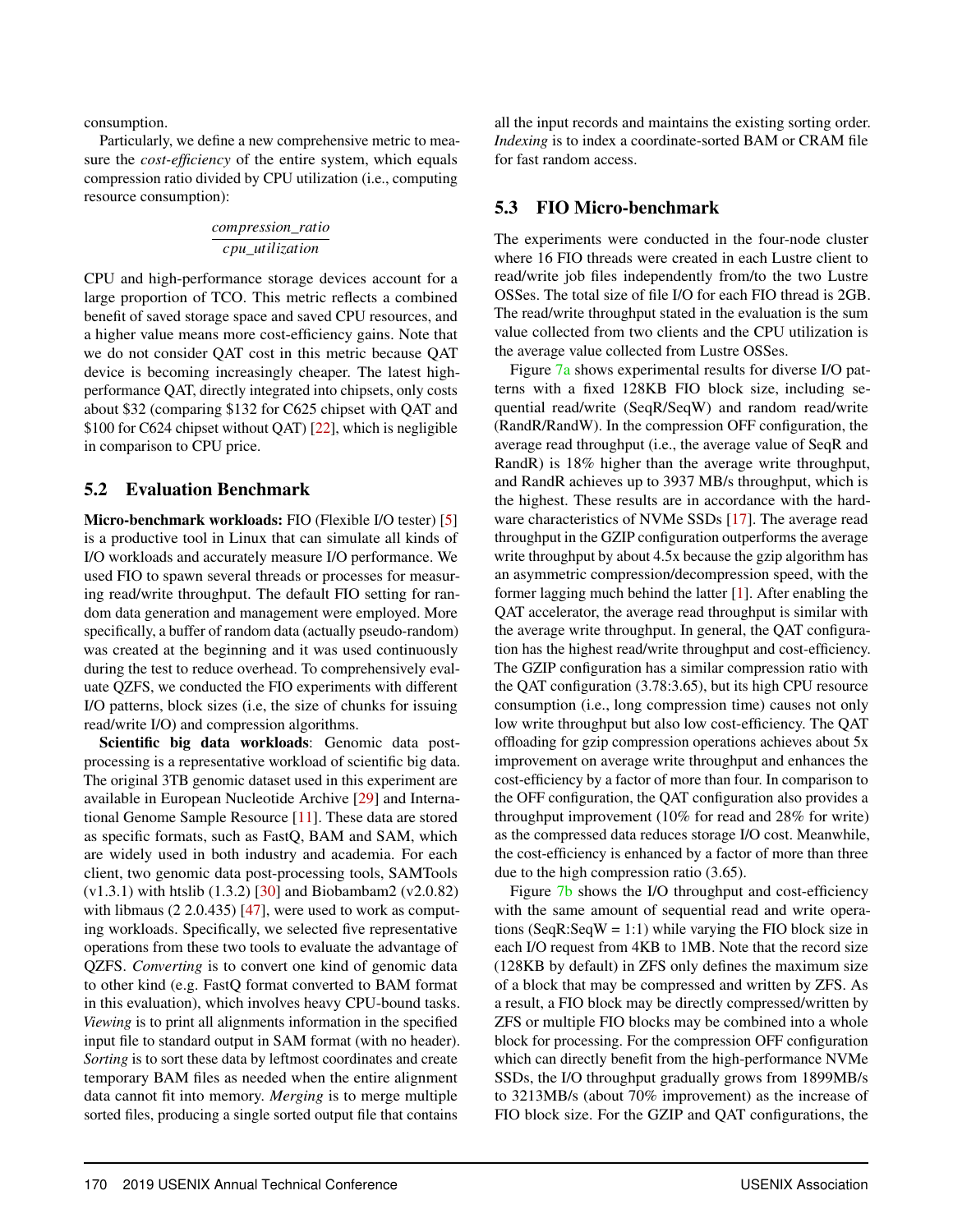<span id="page-9-3"></span><span id="page-9-0"></span>

<span id="page-9-1"></span>Figure 7: The read/write throughput and cost-efficiency on FIO micro-benchmark

varying of FIO block size does not show obvious influence on I/O throughput. Still, the QAT configuration always has the highest I/O throughput and cost-efficiency. A notable phenomenon is that for the case of 4KB FIO block size with software or QAT-accelerated gzip in ZFS, the cost efficiency (actually compression ratio) is obviously higher than other cases with bigger FIO block sizes. This may be a joint result of the record size mechanism in ZFS and the reuse of random data in FIO. Specifically, multiple small (i.e., 4KB) FIO blocks may have a higher probability of being combined into a whole block in ZFS for compression. Then, the possible reuse of random data across these FIO blocks leads to a high compression ratio for the whole block.

Figure [7c](#page-9-2) compares the QAT-accelerated gzip with other software-implemented fast compression algorithms including LZE, LZJB and ZLE. The QAT configuration gains an average of 12.71% throughput improvement with SeqW and an average of 4.83% throughput improvement with SeqR, compared to these software-implemented algorithms. Also, QAT-accelerated gzip in ZFS provides an average of 2.25x and 1.62x cost-efficiency for SeqW and SeqR respectively. This performance advantage comes from the high compression ratio of the gzip algorithm and the offloading of gzip (de)compression operations. In addition, we can see that SeqR operations show an obviously higher cost-efficiency than SeqW operations. This is because decompression typically costs less computing resources in comparison to compression.

Finally, we give a calculation about how many ordinary clients the total stress in FIO experiments is equivalent to. As shown in Figure [7,](#page-9-3) the average stress from the two heavy client servers is more than 4000MB/s in the QAT configuration, which equals the stress from 32 to 320 ordinary clients (100Mbps to 1Gbps each).

## 5.4 Scientific Big Data Evaluation

The scientific workloads running on Luster clients interact with the Luster OSSes to access the stored scientific data. We used two different deployment modes for evaluation: shared

<span id="page-9-4"></span><span id="page-9-2"></span>

Figure 8: Execution time of a complete converting operation under different data compression schemes

deployment mode (i.e., single-node cluster) and separate deployment mode (including three-node and four-node clusters).

#### 5.4.1 Shared Deployment Mode

Eight scientific workload processes ran in parallel in the shared server. Each workload process was set to read/write 9.5GB data and a total of 76GB data may be processed simultaneously in memory.

We first validated the benefits of QAT-accelerated gzip compression at the file system layer over *simple* gzip use at the application layer (i.e., the compressed big data needs to be first decompressed into storage and then read again for processing). The experiment results are shown in Figure [8.](#page-9-4) For the first five configurations, the execution time of a complete converting operation consists of two parts: (1) decompression process time with given computing resources (e.g., 4 cores or AHA accelerator), which includes the time for reading the compressed data from storage, the time for decompression and the time for writing the uncompressed data into storage; (2) converting process time using eight scientific workload processes, which includes the time for reading uncompressed data from storage (76GB totally), the time for converting operations and the time for writing new format data back to storage.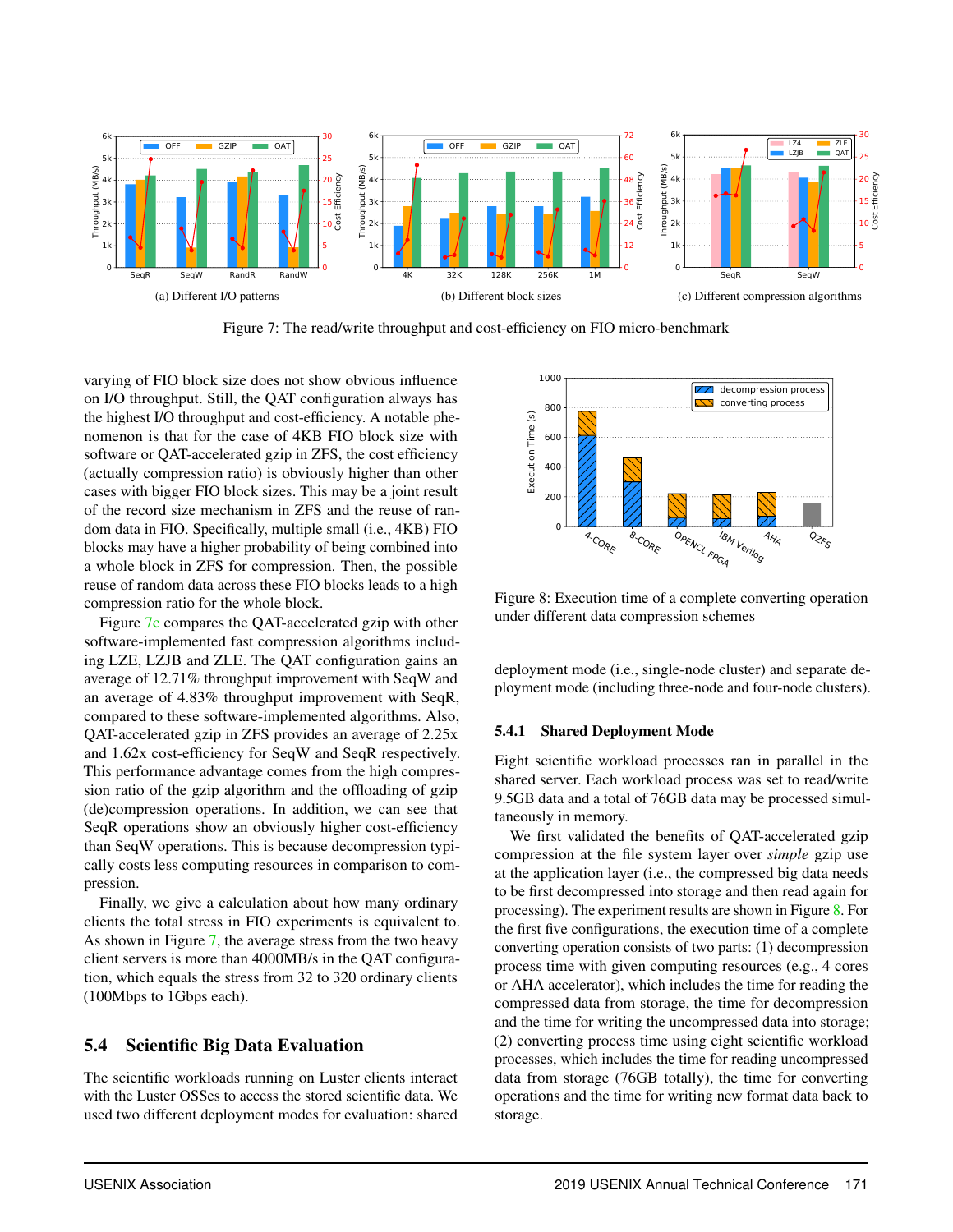<span id="page-10-0"></span>

<span id="page-10-1"></span>Figure 9: The execution time and cost-efficiency on shared mode deployment (single-node cluster)

<span id="page-10-2"></span>

Figure 10: The execution time and cost-efficiency on separate mode deployment

The first five configurations share a same converting process time of 161.12s. The decompression process time of OpenCL FPGA, IBM Verilog and AHA is calculated according to the performance results reported in [\[1\]](#page-12-4). These accelerators show an obvious advantage on decompression compared to the 4 or 8 CPU cores. QZFS keeps data compression transparent to scientific workloads and obtains the shortest execution time (156.71s). This value is even smaller than the above pure converting process time without (de)compression (161.12s) because QZFS directly reads compressed data from storage, performs decompression and converting simultaneously and then writes compressed data back to storage. Since the reading/writing of compressed data largely reduces storage I/O cost and (de)compression is offloaded to QAT accelerator, a higher performance (i.e., shorter execution time) is achieved.

It is true that an application may integrate (de)compression module that can efficiently process compressed big data (e.g., small block based (de)compression and multiple threads), along with the enabling of QAT acceleration, to achieve similar performance to QZFS. However, this likely involves heavy modifications for each new application. In comparison, onetime modification to the file system (i.e., the proposed QZFS) can transparently benefit all applications running on it.

Figure [9a](#page-10-0) shows the execution time and cost-efficiency with varying number of threads in each scientific workload process <span id="page-10-3"></span>performing sorting operations. When there is only one thread in each workload process, the software gzip configuration gives an execution time of 426s and a cost-efficiency value of 6.6. The QAT configuration provides a 30% reduction of execution time and enhances the cost-efficiency by a factor of nearly 10 due to the faster (de)compression and largely reduced CPU resource consumption. As the thread number increases from 1 to 16, the execution time decreases gradually for both GZIP and QAT configurations. In the case of 16 threads in each workload process, the performance advantage of QAT-accelerated gzip grows from 30% to 60% as more threads produce more parallel I/O requests and increases the utilization of underlying QAT accelerators. This further leads to a growing of CPU utilization for sorting from 5.8% to 12.2% in the QAT configuration. In comparison, the CPU utilization in the GZIP configuration grows from 64% to 83%.

Figure [9b](#page-10-1) evaluates the post-processing scientific workloads performing different operations with a fixed eight threads in each workload process. All the five types of operations need to read the genomic data from storage and the operations excluding viewing further needs to write the newlygenerated data (smaller or bigger) back to storage. We can see that the QAT configuration achieves 73% and 63% reduction of execution time for the converting and merging operations respectively over the GZIP configuration. For other opera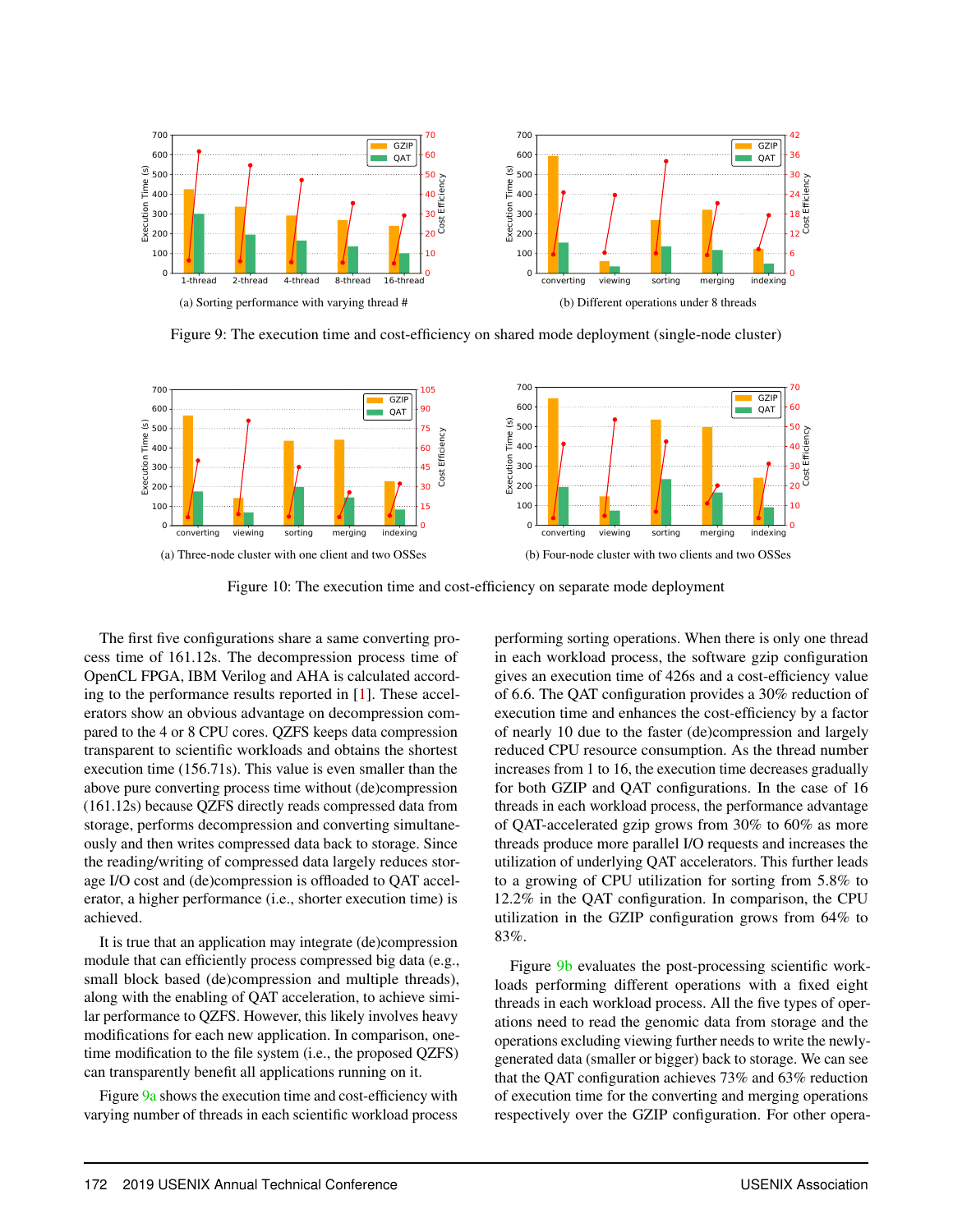tions, the QAT-accelerated gzip in ZFS can provide about 2x performance enhancement. On average, the QAT configuration brings a 3.91x cost-efficiency improvement over the software-implemented gzip. Especially, the cost-efficiency enhancement is up to 5.57x for the sorting operation because it is a complicated operation that creates many intermediate data files and repeatedly involves reading (decompression) and writing (compression) actions.

The total stress from the one heavy client (eight threads in each workload process) is up to 75GB/35s=2143MB/s (the viewing operation), which equals the stress from 17 to 171 ordinary clients (100Mbps to 1Gbps each).

#### 5.4.2 Separate Deployment Mode

We first evaluated QZFS with one client that remotely accesses two OSSes and then increased the client number to two. In each client sever, eight scientific workload processes ran in parallel and each workload process with a fixed eight threads was set to read/write 9.5GB data.

In the three-node cluster with different operations, as shown in Figure [10a,](#page-10-2) the QAT configuration on average reduces 63.10% execution time and achieves more than 6x costefficiency compared with the QAT configuration. Like the shared deployment mode, the QAT-accelerated gzip in ZFS still shows a high performance enhancement (68.95% reduction of the execution time) for the converting operation. A notable phenomenon is that the biggest cost-efficiency enhancement (9.11x) is witnessed on the viewing operation because it does not need to write data back to the remote storage (i.e., reduced CPU resource consumption on the costly network stack).

For the case of four-node cluster with double stress from two heavy clients, as shown in Figure [10b,](#page-10-3) the overall performance results are similar to the case of three-node cluster. In comparison to the software-implemented gzip in ZFS, the QAT acceleration on average provides a 63.14% reduction of execution time and a 6.26x improvement of cost-efficiency. It demonstrates that QZFS has a good scalability to provide stable and effective compression services as the scaling of clients. The total stress from the two heavy clients is up to 150GB/75s=2000MB/s (the viewing operation), which equals the stress from 16 to 160 ordinary clients (100Mbps to 1Gbps each).

## 6 Bottleneck Analysis

This section analyzes the performance bottleneck in QZFS. We use the experiment result of RandW in Figure [7a](#page-9-0) for analysis, which shows the highest I/O throughput (4680MB/s) for the QAT configuration. In this case, the average CPU utilization in the two OSSes is 20.2%, which means CPU resources are still abundant. The compression ratio is 3.55 and the actual NVMe SSD I/O throughput is  $4680/3.55 =$ 

1318MB/s, which means the NVMe SSD is not the bottleneck as the compression OFF configuration can achieve a storage I/O throughput of 3314MB/s. The network throughput for each physical server is about  $4680/2 = 2340MB/s =$ 18.72Gpbs, which is only half of the hardware limit of 40GbE NIC. The QAT compression throughput in each Lustre OSS is also about 18.72Gpbs, which reaches nearly 80% of the hardware limit (24Gpbs [\[21\]](#page-13-18)) of a DH8950 QAT card. In summary, the I/O throughput (4680MB/s) does not achieve the hardware limit of the testbed system while this throughput cannot be further enhanced even if we launch more FIO threads in clients to generate more RandW jobs in parallel.

Actually, the main performance bottleneck may reside in the ZFS software stack. Although ZFS is designed to automatically leverage multi-core resources, the number of ZFS worker threads that can offload (de)compression operations to QAT is restricted by: the number of CPU cores and the number of available QAT instances. What's more, the worker thread interacts with QAT in a synchronous mode, which means the worker cannot submit the next (de)compression request until the completion and consumption of the first one. As a result, the use of more FIO threads at the application layer cannot give rise to more concurrent/parallel (de)compression requests sent to QAT.

An approach to overcome this bottleneck is to optimize the way the worker thread interacts with QAT to increase the utilization of the underlying QAT accelerator. QAT provides an inherently non-blocking interface with the request/response mechanism. If we can enable asynchronous offload mode in ZFS, a single worker thread then has the ability to concurrently offload multiple (de)compression operations to QAT and the QAT hardware limit can be easily reached with only several threads. However, the enabling of asynchronous offload mode is a hard work, involving the design of (1) asynchronous support in all layers of ZFS software stack to correctly handle an uncompleted (de)compression block and (2) efficient pause (context saving) and resumption (context restoring) of an offload job. One can refer to our previous work [\[20\]](#page-13-22) on how to enable high-performance asynchronous crypto offload framework for TLS servers/terminators.

## 7 Related Work

Hardware-assisted data compression techniques has been well studied in the literature by using general-purpose accelerators. Patel *et al.* proposed a parallel algorithm and implemented a bzip2-like lossless data compression scheme on GPU architecture [\[39\]](#page-14-16). Their implementation enabled the GPU to become a co-processor of data compression, which lightened the computing burden of CPU by using idle GPU cycles. Ozsoy *et al.* [\[38\]](#page-14-4) presented a pipelined parallel LZSS compression algorithm for GUGPU. Li *et al.* proposed an efficient, scalable GPU-accelerated OLAP system which tackled the bandwidth discrepancy using compression and an optimized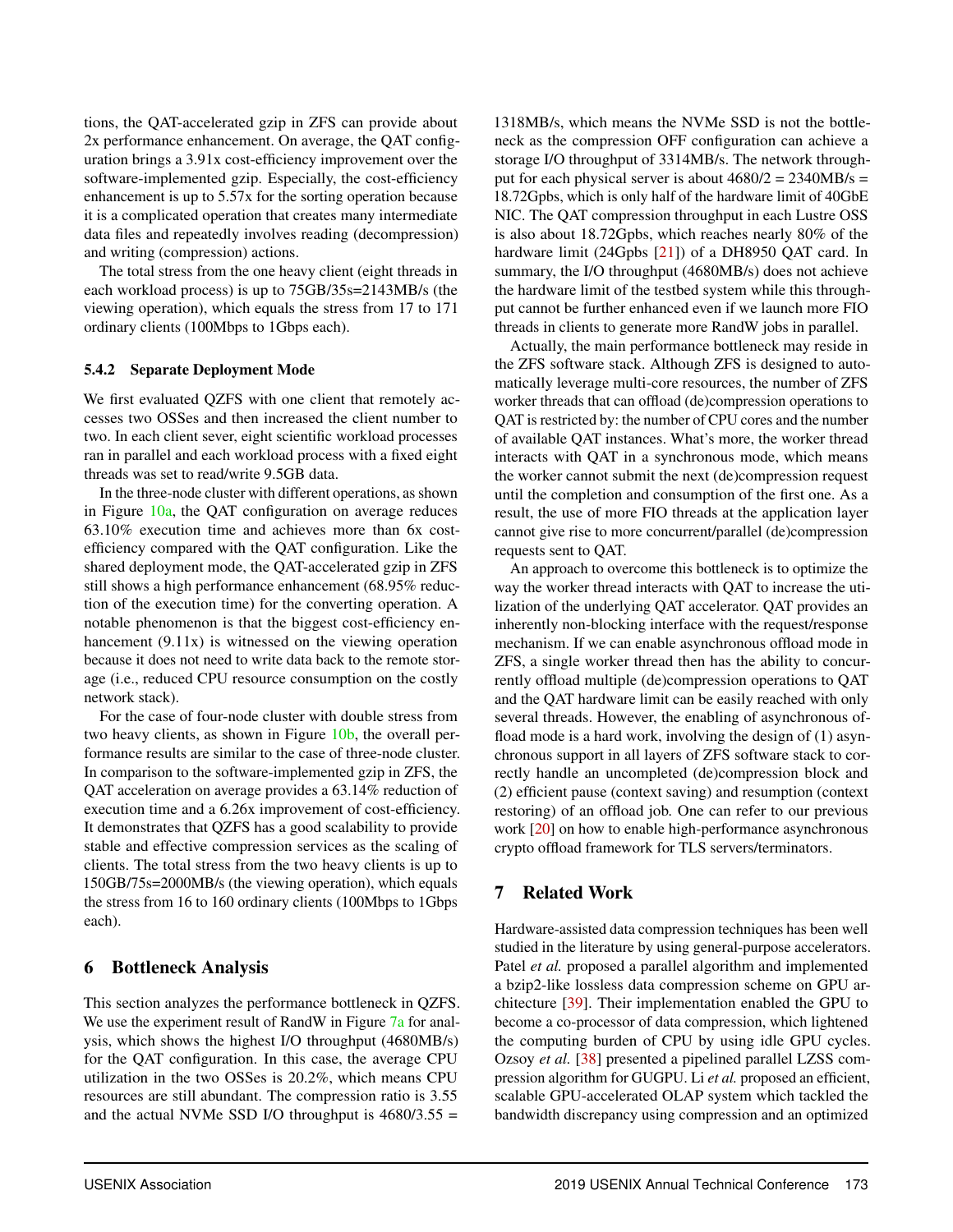data transfer path [\[31\]](#page-13-10). Abdelfattah *et al.* utilized the Open Computing Language to implement high-speed gzip compression on an FPGA, which achieved higher throughput over standard compression benchmark, with equivalent compression ratio [\[1\]](#page-12-4). Kim *et al.* presented high throughput Xpress FPGA compressor to achieve CPU resource saving and high power efficiency [\[26\]](#page-13-23). Fowers *et al.* detailed a scalable fully pipelined FPGA accelerator that performs LZ77 compression and static Huffman encoding at rates up to 5.6 GB/s [\[15\]](#page-13-2). Pekhimenko *et al.* employed FPGA and GPU accelerators to implement Base-Delta encoding data compression algorithms in stream processing [\[40\]](#page-14-1). In comparison, our QZFS leverages the emerging ASIC accelerator for compression offloading and integrates it into the layer of file system to provide transparent, high-performance and cost-efficient compression service.

## 8 Conclusions

High storage I/O performance and low Total Cost of Ownership (TCO) are two important optimization objectives, which are hard to be obtained at the same time. Data compression is considered as an effective solution, but the compression tasks incur high computing resource consumption and likely impact the running of application workloads. Instead of directly accelerating compression tasks in applications, this paper investigated the data compression offloading at the file system level. QZFS (QAT accelerated ZFS) was proposed to integrate Intel $\mathbb{R}$  QAT accelerator into ZFS file system to provide application-agnostic and cost-efficient data storage. The evaluation has validated that QZFS can effectively save CPU resources and further enhance the performance of big data processing workloads in comparison with the softwareimplemented gzip in ZFS or traditional gzip acceleration for applications.

## Acknowledgments

The authors would like to thank the shepherd, Dr. Patrick P. C. Lee, and the anonymous reviewers for their valuable comments. This work is supported in part by the National Key Research and Development Program of China (No. 2016YFB1000502) and the National Science Fund for Distinguished Young Scholars (No. 61525204). Jian Li is the corresponding author.

## References

<span id="page-12-4"></span>[1] Mohamed S Abdelfattah, Andrei Hagiescu, and Deshanand Singh. Gzip on a chip: High performance lossless data compression on fpgas using opencl. In *Proceedings of the International Workshop on OpenCL (IWOCL)*, pages 4:1–4:9, 2014.

- <span id="page-12-6"></span>[2] AHA. Aha378: 80.0 gbps gzip compression/decompression accelerator, 2016. [http:](http://www.aha.com/DrawProducts.aspx?Action=GetProductDetails&ProductID=41) [//www.aha.com/DrawProducts.aspx?Action=](http://www.aha.com/DrawProducts.aspx?Action=GetProductDetails&ProductID=41) [GetProductDetails&ProductID=41](http://www.aha.com/DrawProducts.aspx?Action=GetProductDetails&ProductID=41).
- <span id="page-12-2"></span>[3] Apache. Apache hadoop, 2018. [https://hadoop.](https://hadoop.apache.org/) [apache.org/](https://hadoop.apache.org/).
- <span id="page-12-3"></span>[4] Apache. Apache spark: Lightning-fast unified analytics engine, 2018. <https://spark.apache.org/>.
- <span id="page-12-8"></span>[5] Jens Axboe. Welcome to fio's documentation, 2017. <https://fio.readthedocs.io/en/latest/>.
- <span id="page-12-7"></span>[6] Jeff Bonwick, Matt Ahrens, Val Henson, Mark Maybee, and Mark Shellenbaum. The zettabyte file system. In *Proceedings of the 2nd Usenix Conference on File and Storage Technologies (FAST)*, volume 215, 2003.
- <span id="page-12-0"></span>[7] Paolo Bruni, Maria Kroos Boisen, Gianmauro De Marchi, and Franco Pinto. Reduce storage occupancy and increase operations efficiency with ibm zenterprise data compression. Technical report, 2018.
- <span id="page-12-10"></span>[8] Adrian M. Caulfield, Eric S. Chung, Andrew Putnam, Hari Angepat, Jeremy Fowers, Michael Haselman, Stephen Heil, Matt Humphrey, Puneet Kaur, Joo-Young Kim, Daniel Lo, Todd Massengill, Kalin Ovtcharov, Michael Papamichael, Lisa Woods, Sitaram Lanka, Derek Chiou, and Doug Burger. A cloud-scale acceleration architecture. In *Proceedings of the 49th International Symposium on Microarchitecture (MICRO)*, pages 7:1–7:13, 2016.
- <span id="page-12-5"></span>[9] Yanpei Chen, Archana Ganapathi, and Randy H Katz. To compress or not to compress-compute vs. io tradeoffs for mapreduce energy efficiency. In *Proceedings of the first ACM SIGCOMM workshop on Green networking*, pages 23–28, 2010.
- <span id="page-12-9"></span>[10] Eric S Chung, Peter A Milder, James C Hoe, and Ken Mai. Single-chip heterogeneous computing: Does the future include custom logic, fpgas, and gpgpus? In *Proceedings of the 43rd International Symposium on Microarchitecture (MICRO)*, pages 225–236, 2010.
- <span id="page-12-11"></span>[11] Laura Clarke, Susan Fairley, Xiangqun Zheng-Bradley, Ian Streeter, Emily Perry, Ernesto Lowy, Anne-Marie Tassé, and Paul Flicek. The international genome sample resource (igsr): A worldwide collection of genome variation incorporating the 1000 genomes project data. *Nucleic acids research*, 45(D1):D854–D859, 2016.
- <span id="page-12-1"></span>[12] Constantinos Costa, Georgios Chatzimilioudis, Demetrios Zeinalipour-Yazti, and Mohamed F Mokbel. Efficient exploration of telco big data with compression and decaying. In *Proceedings of the 33rd International Conference on Data Engineering (ICDE)*, pages 1332–1343, 2017.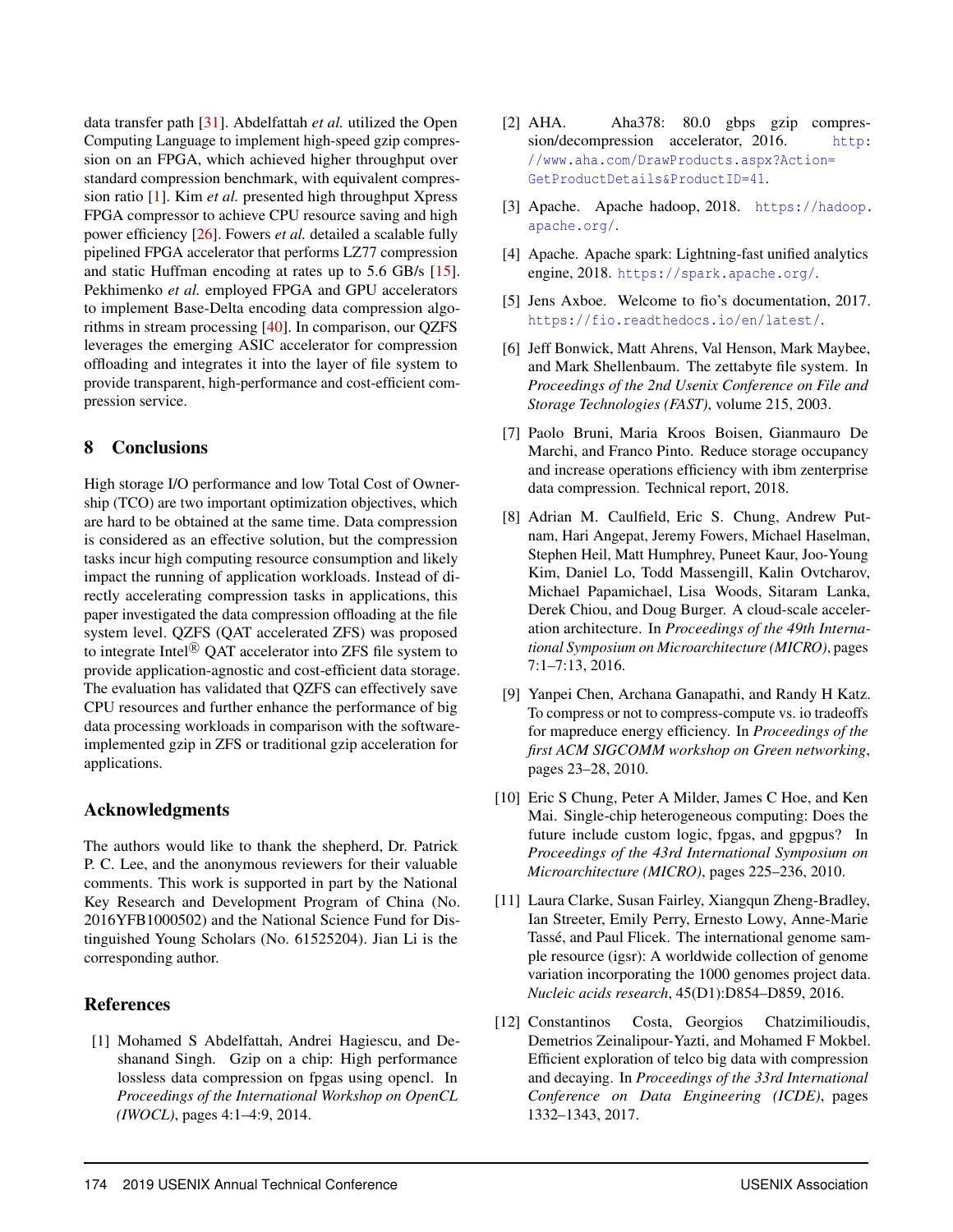- <span id="page-13-17"></span>[13] Peter Deutsch. Gzip file format specification version 4.3. Technical report, 1996.
- <span id="page-13-0"></span>[14] EMC. Emc data compression: A detailed review. Technical report, 2010. [https://www.](https://www.emc.com/collateral/hardware/white-papers/h8045-data-compression-wp.pdf) [emc.com/collateral/hardware/white-papers/](https://www.emc.com/collateral/hardware/white-papers/h8045-data-compression-wp.pdf) [h8045-data-compression-wp.pdf](https://www.emc.com/collateral/hardware/white-papers/h8045-data-compression-wp.pdf).
- <span id="page-13-2"></span>[15] Jeremy Fowers, Joo-Young Kim, Doug Burger, and Scott Hauck. A scalable high-bandwidth architecture for lossless compression on fpgas. In *Proceedings of the 23rd International Symposium on Field-Programmable Custom Computing Machines (FCCM)*, pages 52–59, 2015.
- <span id="page-13-12"></span>[16] Jean-Loup Gailly and Mark Adler. The gzip home page, 2018. <https://www.gnu.org/software/gzip/>.
- <span id="page-13-21"></span>[17] Eran Gal and Sivan Toledo. Algorithms and data structures for flash memories. *ACM Computing Surveys (CSUR)*, 37(2):138–163, 2005.
- <span id="page-13-1"></span>[18] Christian Horn. A look at vdo, the new linux compression layer, 2018. [https://www.redhat.com/en/](https://www.redhat.com/en/blog/look-vdo-new-linux-compression-layer) [blog/look-vdo-new-linux-compression-layer](https://www.redhat.com/en/blog/look-vdo-new-linux-compression-layer).
- <span id="page-13-7"></span>[19] HPE. Hpe 3par storeserv storage, 2019. [https://www.](https://www.hpe.com/us/en/storage/3par.html) [hpe.com/us/en/storage/3par.html](https://www.hpe.com/us/en/storage/3par.html).
- <span id="page-13-22"></span>[20] Xiaokang Hu, Changzheng Wei, Jian Li, Brian Will, Ping Yu, Lu Gong, and Haibing Guan. Qtls: highperformance tls asynchronous offload framework with intel<sub>(R)</sub> quickassist technology. In *Proceedings of the 24th Symposium on Principles and Practice of Parallel Programming (PPoPP)*, pages 158–172, 2019.
- <span id="page-13-18"></span>[21] Intel. Product brief: Intel<sup>®</sup> quickassist adapter 8950. [https://www.intel.com/content/dam/](https://www.intel.com/content/dam/www/public/us/en/documents/product-briefs/quickassist-adapter-8950-brief.pdf) [www/public/us/en/documents/product-briefs/](https://www.intel.com/content/dam/www/public/us/en/documents/product-briefs/quickassist-adapter-8950-brief.pdf) [quickassist-adapter-8950-brief.pdf](https://www.intel.com/content/dam/www/public/us/en/documents/product-briefs/quickassist-adapter-8950-brief.pdf), 2015.
- <span id="page-13-16"></span>[22] Intel. Compare intel<sup>®</sup> products. [https:](https://ark.intel.com/content/www/us/en/ark/compare.html?productIds=97341,97342) [//ark.intel.com/content/www/us/en/ark/](https://ark.intel.com/content/www/us/en/ark/compare.html?productIds=97341,97342) [compare.html?productIds=97341,97342](https://ark.intel.com/content/www/us/en/ark/compare.html?productIds=97341,97342),2019.
- <span id="page-13-19"></span> $[23]$  Intel. Intel $\sup$  platform analysis technology. [https://software.intel.com/en-us/](https://software.intel.com/en-us/intel-platform-analysis-technology) [intel-platform-analysis-technology](https://software.intel.com/en-us/intel-platform-analysis-technology), 2019.
- <span id="page-13-3"></span> $[24]$  Intel. Intel<sup>®</sup> quickassist technology (intel<sup>®)</sup> qat), 2019. [https://www.intel.com/content/](https://www.intel.com/content/www/us/en/architecture-and-technology/intel-quick-assist-technology-overview.html) [www/us/en/architecture-and-technology/](https://www.intel.com/content/www/us/en/architecture-and-technology/intel-quick-assist-technology-overview.html) [intel-quick-assist-technology-overview.](https://www.intel.com/content/www/us/en/architecture-and-technology/intel-quick-assist-technology-overview.html) [html](https://www.intel.com/content/www/us/en/architecture-and-technology/intel-quick-assist-technology-overview.html).
- <span id="page-13-8"></span>[25] Hyeong-Jun Kim, Young-Sik Lee, and Jin-Soo Kim. Nvmedirect: A user-space i/o framework for applicationspecific optimization on nvme ssds. In *Proceedings of the 8th USENIX Workshop on Hot Topics in Storage and File Systems (HotStorage)*, 2016.
- <span id="page-13-23"></span>[26] Joo Young Kim, Scott Hauck, and Doug Burger. A scalable multi-engine xpress9 compressor with asynchronous data transfer. In *Proceedings of the 22rd International Symposium on Field-Programmable Custom Computing Machines (FCCM)*, pages 161–164, 2014.
- <span id="page-13-6"></span>[27] Yannis Klonatos, Thanos Makatos, Manolis Marazakis, Michail D Flouris, and Angelos Bilas. Transparent online storage compression at the block-level. *ACM Transactions on Storage (TOS)*, 8(2):5:1–5:33, 2012.
- <span id="page-13-9"></span>[28] Michael Kuhn, Julian Kunkel, and Thomas Ludwig. Data compression for climate data. *Supercomputing Frontiers and Innovations*, 3(1):75–94, 2016.
- <span id="page-13-20"></span>[29] Rasko Leinonen, Ruth Akhtar, Ewan Birney, Lawrence Bower, Ana Cerdeno-Tárraga, Ying Cheng, Iain Cleland, Nadeem Faruque, Neil Goodgame, Richard Gibson, et al. The european nucleotide archive. *Nucleic acids research*, 39(suppl\_1):D28–D31, 2010.
- <span id="page-13-15"></span>[30] Heng Li, Bob Handsaker, Alec Wysoker, Tim Fennell, Jue Ruan, Nils Homer, Gabor Marth, Goncalo Abecasis, and Richard Durbin. The sequence alignment/map format and samtools. *Bioinformatics*, 25(16):2078–2079, 2009.
- <span id="page-13-10"></span>[31] Jing Li, Hung-Wei Tseng, Chunbin Lin, Yannis Papakonstantinou, and Steven Swanson. Hippogriffdb: balancing i/o and gpu bandwidth in big data analytics. *Proceedings of the VLDB Endowment*, 9(14):1647–1658, 2016.
- <span id="page-13-5"></span>[32] Ikuo Magaki, Moein Khazraee, Luis Vega Gutierrez, and Michael Bedford Taylor. Asic clouds: specializing the datacenter. In *Proceedings of the 43rd International Symposium on Computer Architecture (ISCA)*, pages 178–190, 2016.
- <span id="page-13-14"></span>[33] Thanos Makatos, Yannis Klonatos, Manolis Marazakis, Michail D Flouris, and Angelos Bilas. Using transparent compression to improve ssd-based i/o caches. In *Proceedings of the 5th European conference on Computer systems (EuroSys)*, pages 1–14, 2010.
- <span id="page-13-4"></span>[34] Marvell. Nitrox iii security processor family, 2019. [https://www.marvell.com/security-solutions/](https://www.marvell.com/security-solutions/nitrox-security-processors/nitrox-iii/index.jsp) [nitrox-security-processors/nitrox-iii/](https://www.marvell.com/security-solutions/nitrox-security-processors/nitrox-iii/index.jsp) [index.jsp](https://www.marvell.com/security-solutions/nitrox-security-processors/nitrox-iii/index.jsp).
- <span id="page-13-13"></span>[35] Takayuki Matsuoka. Lz4 - extremely fast compression, 2019. <https://lz4.github.io/lz4/>.
- <span id="page-13-11"></span>[36] Sangwhan Moon, Jaehwan Lee, Xiling Sun, and Yangsuk Kee. Optimizing the hadoop mapreduce framework with high-performance storage devices. *The Journal of Supercomputing*, 71(9):3525–3548, 2015.